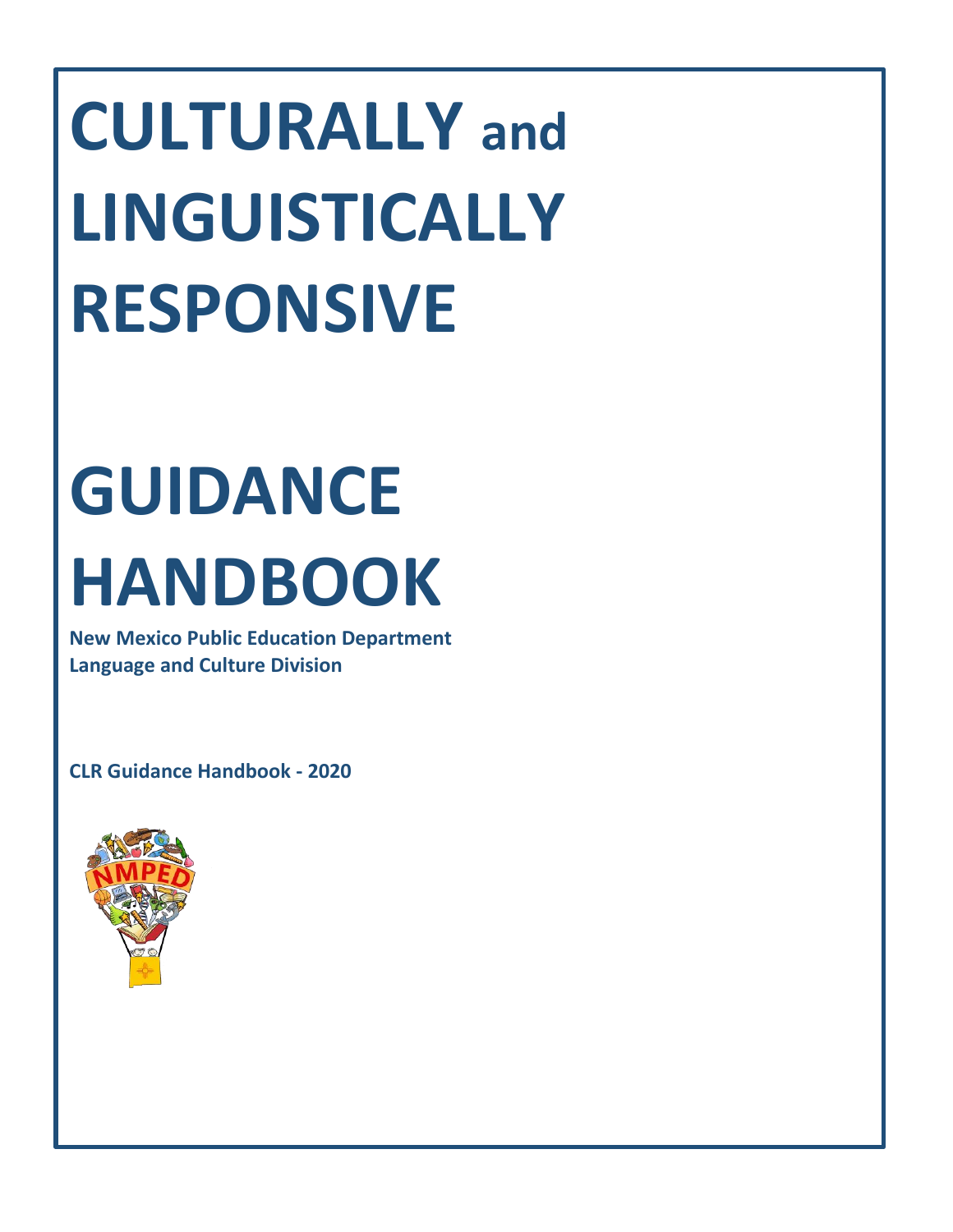

Culturally and Linguistically Responsive Guidance Handbook June 2020

## Governor Michelle Lujan-Grisham

State of New Mexico

Ryan Stewart

Secretary of Education

#### Kara Bobroff

Deputy Secretary of Identity, Equity and Transformation Acting Assistant Secretary of Indian Education

### Mayra Valtierrez

Director of Language and Culture

### Kadriye El-Atwani

Equity Specialist

#### Required Notice

The contents of this document were developed under a grant from the U.S. Department of Education (Ed.gov). However, the contents do not necessarily represent the policy of the Ed.gov and should not be regarded as an endorsement by the Federal Government.

Any reference in this guide to any person, or organization, or activities, products, or services related to such person or organization, or any linkages from this guide to the web site of another party, do not constitute or imply the endorsement, recommendation, or favoring of the New Mexico Public Education Department (NMPED).

#### Copyright Notice

This guide is copyright free and no permission is needed to cite or reproduce it for non-profit purposes. If material from it is included in another non-profit publication, cite as follows: New Mexico Public Education Department. (2020). Culturally and Linguistically Responsive Guidance Handbook. NM, Santa Fe: NMPED.

#### **Notes**

This guidance handbook is located on the NMPED website: <https://webnew.ped.state.nm.us/bureaus/languageandculture/culturally-and-linguistically-responsive-instruction/>

A CLR Guidance Handbook feedback survey is available here: [https://www.surveymonkey.com/r/NM\\_CLR\\_Handbook](https://www.surveymonkey.com/r/NM_CLR_Handbook)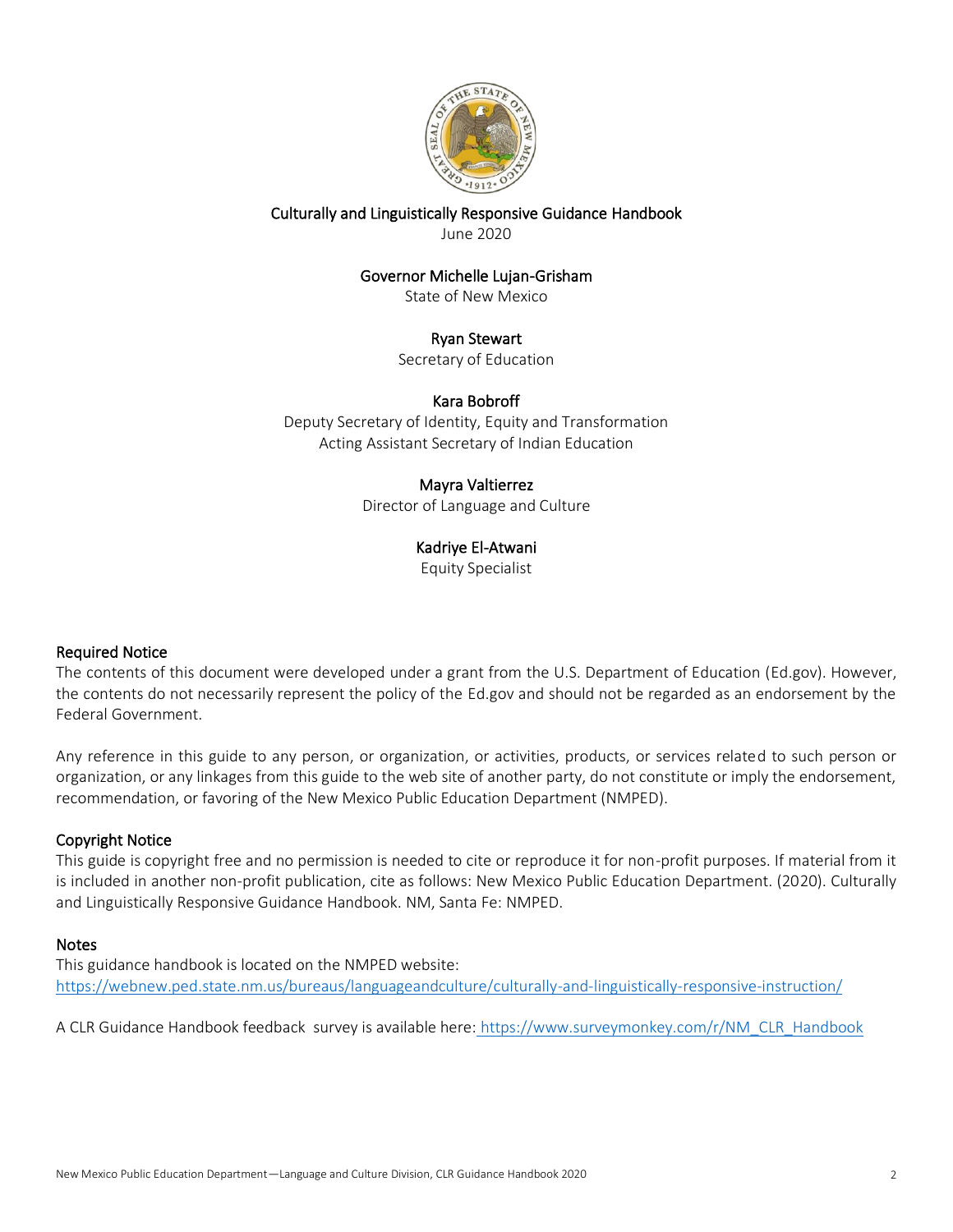# **Table of Contents**

| Should educators understand and practice CLR only for Culturally and Linguistically Diverse (CLD) Students? 15        |  |
|-----------------------------------------------------------------------------------------------------------------------|--|
|                                                                                                                       |  |
| Is the the "spectator at a sports event" equality vs. equity graphic the best way to explain equity? 15               |  |
| Are there resources, tool kits, or pre-packaged curriculum materials to help educators practice CLR in a classroom or |  |
|                                                                                                                       |  |
|                                                                                                                       |  |
|                                                                                                                       |  |
|                                                                                                                       |  |
|                                                                                                                       |  |
|                                                                                                                       |  |
|                                                                                                                       |  |
|                                                                                                                       |  |
|                                                                                                                       |  |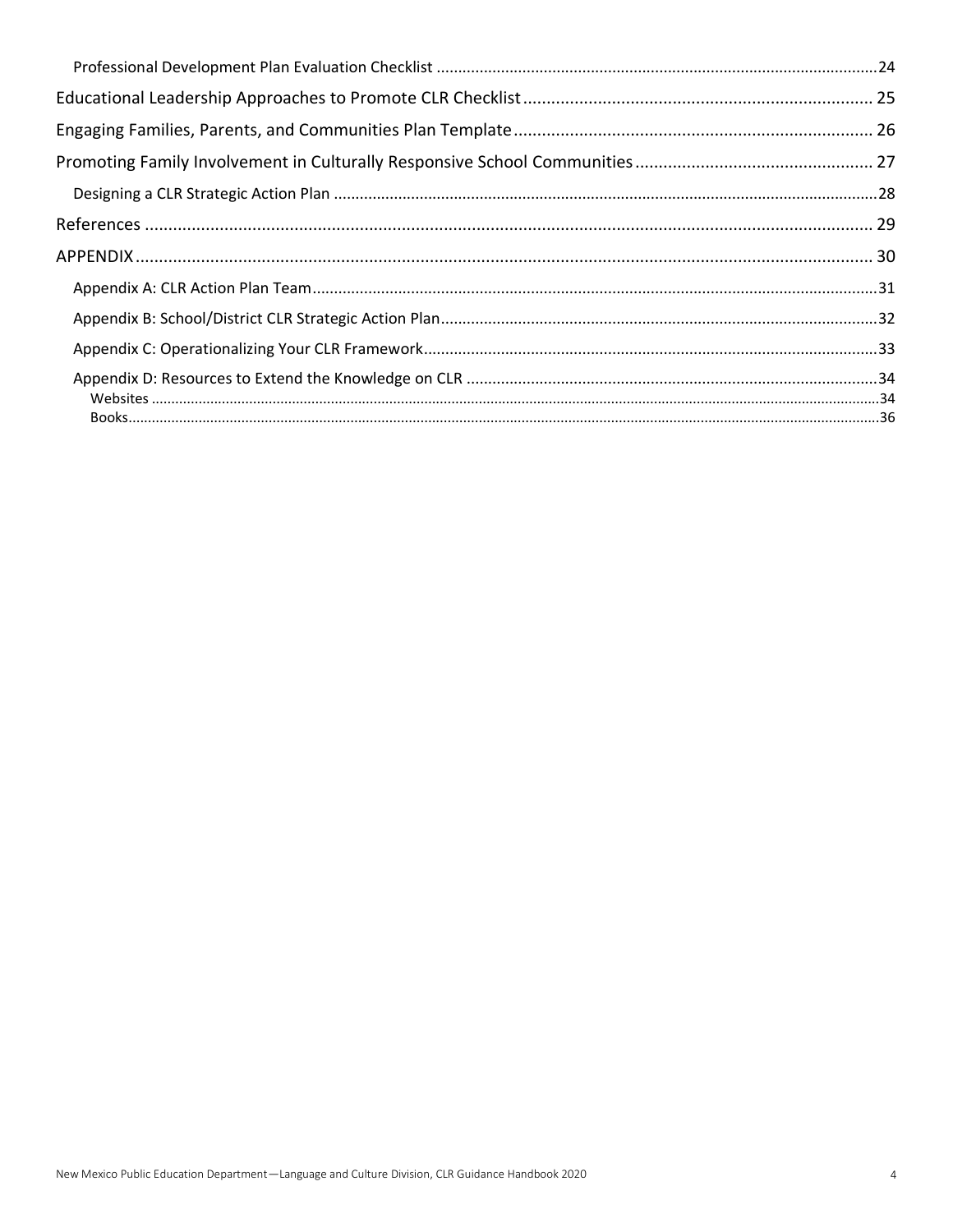# <span id="page-4-0"></span>**How to Use this Guidance Handbook**

This handbook provides guidance on culturally and linguistically responsiveness and how it may inform processes, policies, programs, systems and instruction. Each section in this guidance handbook expands upon how each school, district, and charter school may use the guidance to support the design and implementation of Culturally and Linguistically Responsive (CLR) pedagogy and instruction.

# <span id="page-4-1"></span>**Guiding Definitions**

The NMPED defines CLR as validating and affirming an individual's home culture and language to create connections with other cultures and languages in various social contexts. Below are the key theoretical definitions explored in this guidance handbook.

| Description                                                                                                                                                                                                                                                            | Resource                       |
|------------------------------------------------------------------------------------------------------------------------------------------------------------------------------------------------------------------------------------------------------------------------|--------------------------------|
| Culturally responsive teaching "accommodates the dynamic mix of race,<br>ethnicity, class, gender, region, religion, and family that contributes to every<br>students' cultural identity" (p. 17)                                                                      | Wlodkowski and Ginsberg (1994) |
| Culturally responsive teaching "is a pedagogy that empowers students<br>intellectually, socially, emotionally, and politically by using cultural and historical<br>references, to impart knowledge, skills, and to change attitudes" (pg.13)                           | Gloria Ladson Billings (1994)  |
| Culturally responsive pedagogy is "the use of cultural knowledge, prior<br>experiences, frames of references, and performance styles of ethnically diverse<br>students to make learning encounters more relevant to, and effective for them"<br>(2000, 31)             | Geneva Gay (2000)              |
| Culturally and Linguistically Responsiveness is "the validation and affirmation of<br>the home (indigenous) culture and home language for the purposes of building<br>and bridging the student to success in the culture of academia and mainstream<br>society" (p.23) | Sharroky Hollie (2012)         |

# <span id="page-4-2"></span>**Guiding Descriptions: Insights from Literature Review**

CLR instruction…

- "accommodates the dynamic mix of race, ethnicity, class, gender, region, religion, and family that contributes to every students' cultural identity" (Wlodkowski and Ginsberg, 1994, p. 17)
- "is a pedagogy that empowers students intellectually, socially, emotionally, and politically by using cultural and historical references, to impart knowledge, skills, and to change attitudes" (Ladson Billings, 1994, pg. 13)
- "the use of cultural knowledge, prior experiences, frames of references, and performance styles of ethnically diverse students to make learning encounters more relevant to, and effective for them" (Gay, 2000, p. 31)
- "the validation and affirmation of the home (indigenous) culture and home language for the purposes of building and bridging the student to success in the culture of academia and mainstream society" (Hollie, 2012, p.23)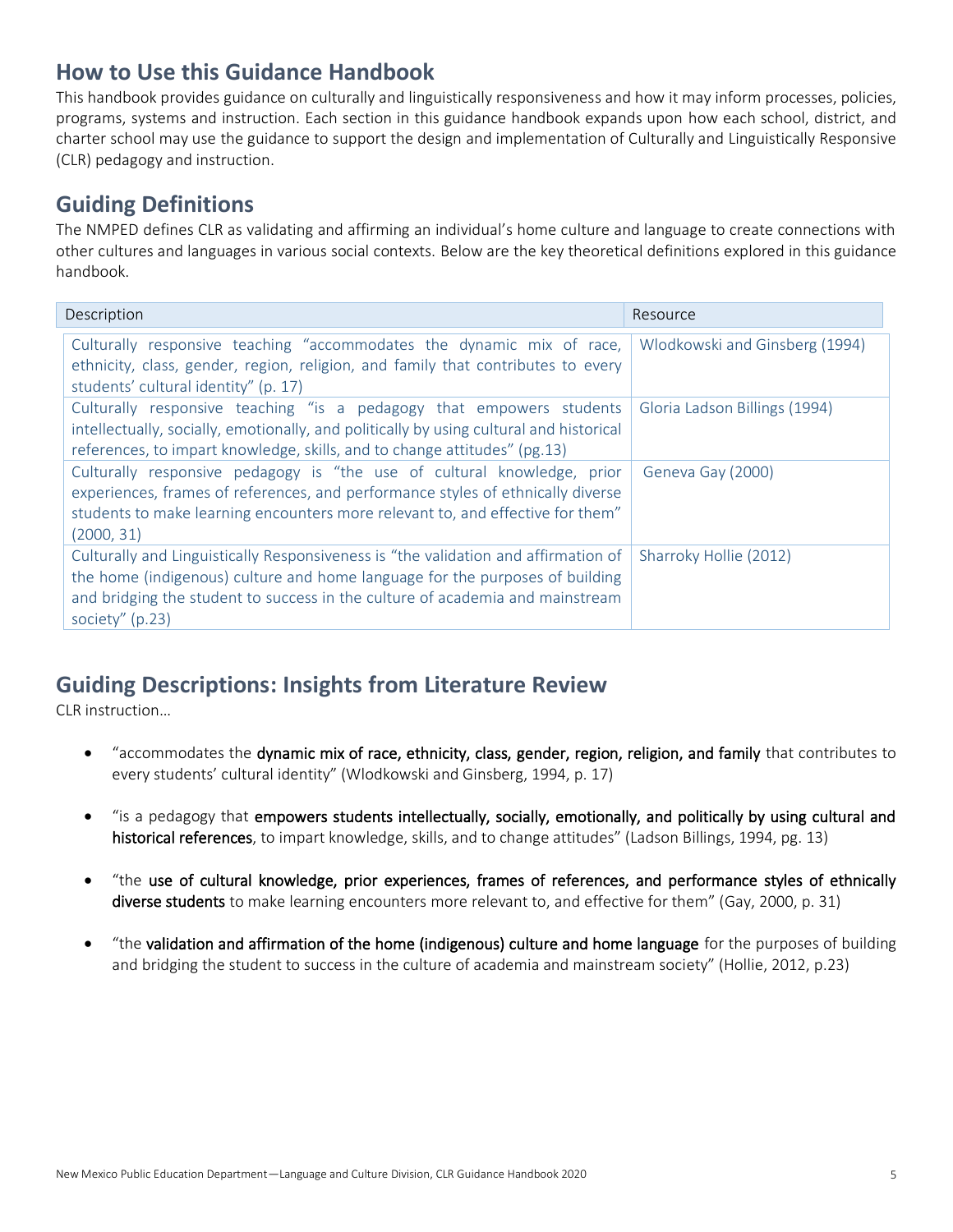# <span id="page-5-0"></span>**Purpose**

The NMPED LCD supports two educational approaches for districts, schools, and charter schools to employ in meeting the academic needs of culturally and linguistically diverse (CLD) students in New Mexico schools: Culturally Responsive Pedagogy (CRP) and CLR Instruction. This handbook provides

- definitions of these concepts,
- examples of frameworks and resources,
- in-depth implications for CLR focused district or school leadership, and
- outlines a framework for district and/or school implementation that prioritizes the development of learning environments that are *safe, equitable, inclusive, and culturally and linguistically responsive.*

The LCD is committed to partnering with districts and charter schools as they work to transform school systems, climates, and classrooms into safe environments where students feel the value and power of their home culture and language. The guidance provided by the LCD prioritizes building capacity through CLR to transform educational environments into learning spaces that promote equity and social justice.



*"There is a deep continuity between patterns of socialization and language learning in the home culture and what goes on at schools" (Brice, 1983, p.56)*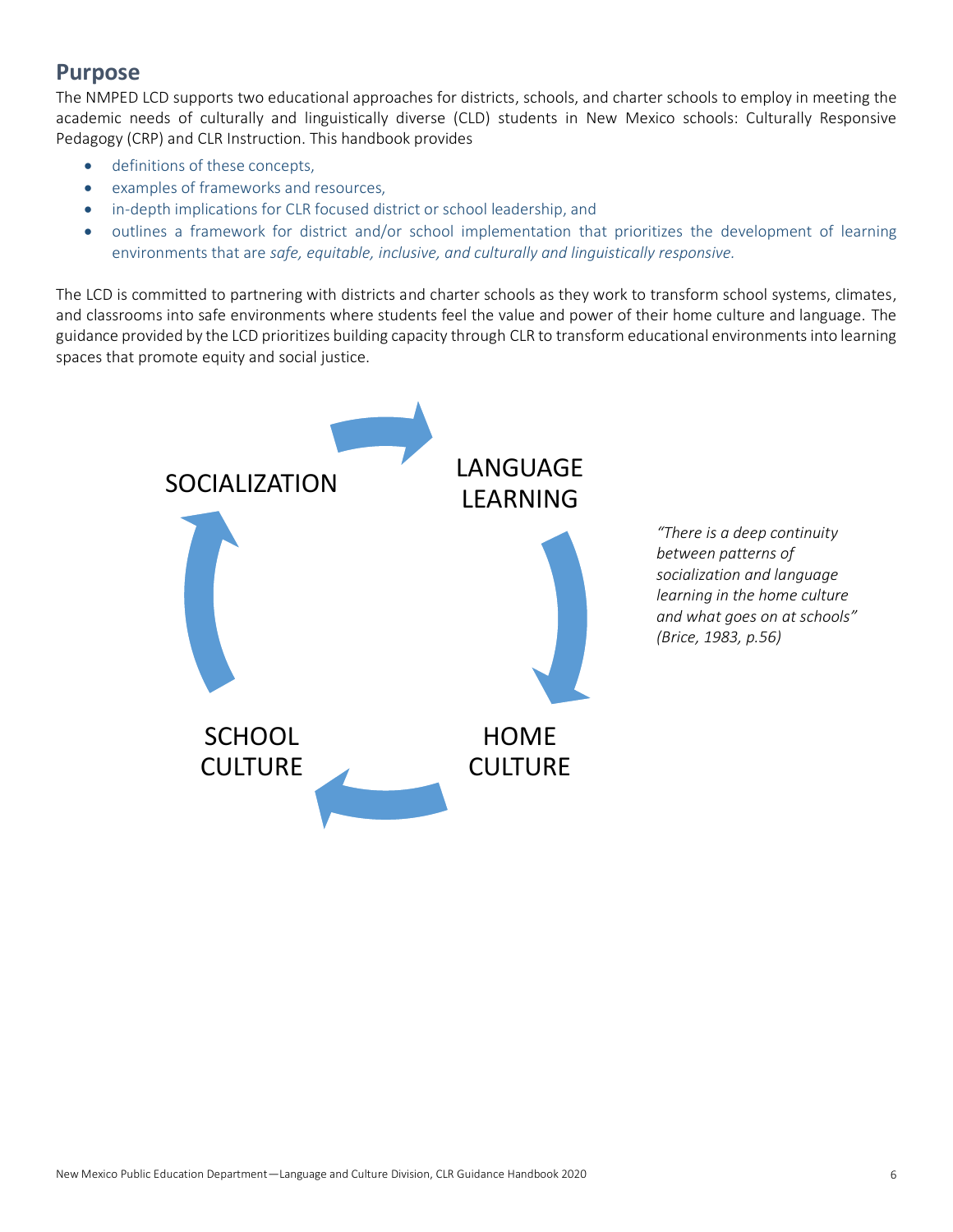# <span id="page-6-0"></span>**Visual Representations of CLR Frameworks**

## <span id="page-6-1"></span>**Wlodkowski and Ginsberg (1994)**

The framework developed by Wlodkowski and Ginsberg (1994) suggests the following pathway to assist public school educators in creating school climates anchored in culturally responsive pedagogy:



#### <span id="page-6-2"></span>**Novick (1996)**

In this framework, Novick approaches culturally responsive pedagogy from a broader perspective and summarizes CRP-oriented educational practices in the schema below.



*"The biggest mistake of past centuries on teaching has been to treat all children as if they were variants of the same individual and thus to feel justified in teaching them all the same subjects in the same way" - Howard Gardner*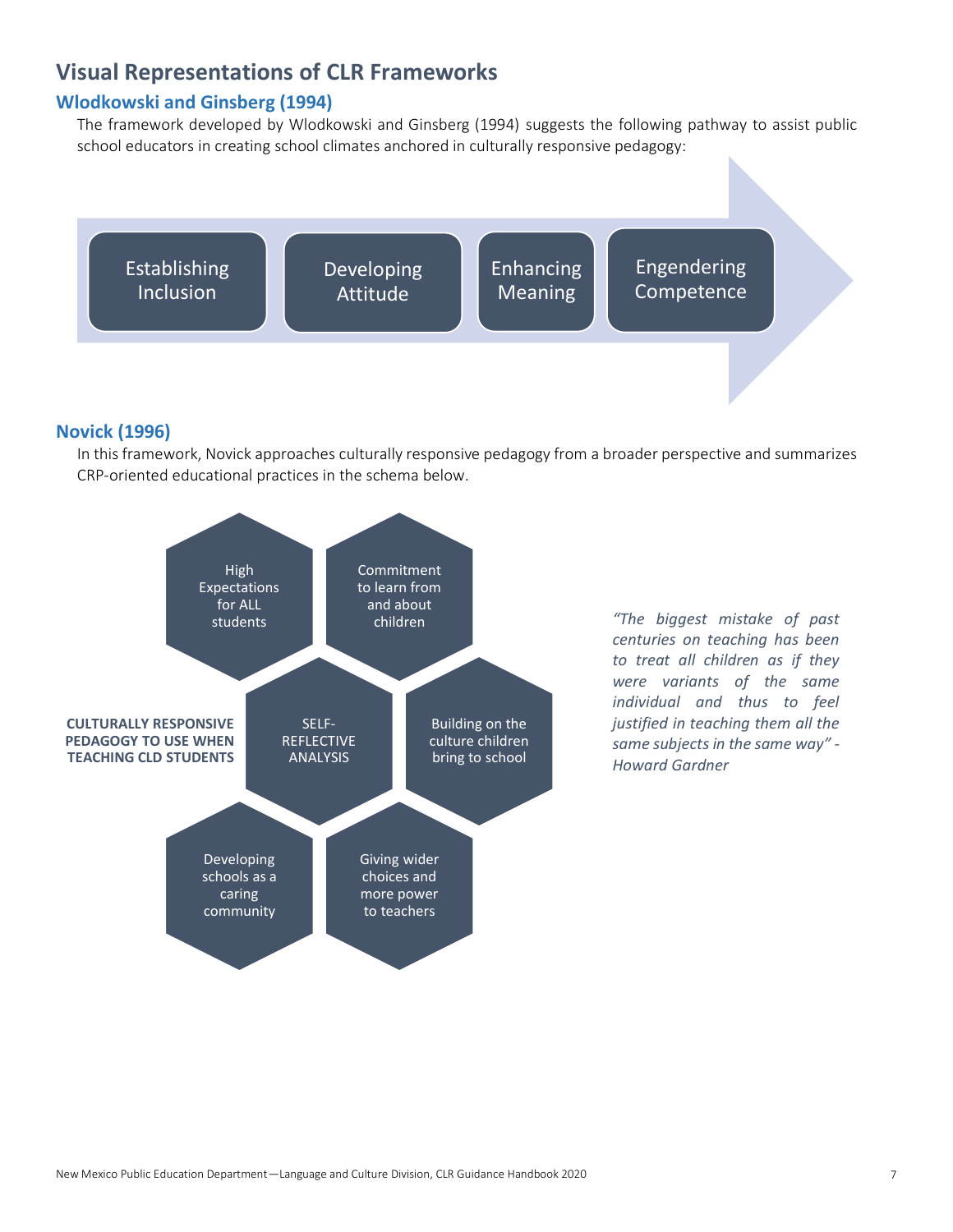## <span id="page-7-0"></span>**Hollie (2018)**

Another framework in CRP developed by Sharroky Hollie helps educators to understand CLR from a pragmatic perspective that emphasizes instructional experiences. The below illustration summarizes Hollie's framework.

| <b>VALIDATE</b> | The intentional and purposeful legitimization of the home culture and language of the student.                                                                                              |
|-----------------|---------------------------------------------------------------------------------------------------------------------------------------------------------------------------------------------|
| <b>AFFIRM</b>   | The intentional and purposeful effort to reverse the negative stereotypes, images, and<br>representations of marginalized cultures and languages promoted by corporate mainstream<br>media. |
| <b>BUILD</b>    | Create the connections between the home culture/language and the school culture/language<br>through instruction for success in school and the broader social context.                       |
| <b>BRIDGE</b>   | Create opportunities for situational appropriateness that provides the academic and social skills<br>that students will need to have success beyond school culture.                         |

*To explore and employ best practices in CLR, educators should avoid a one-size-fits-all mentality.* This guidance handbook provides three pathways to guide and promote use of best practices and development of a CLR orientation. The three pathways are: "Change Perspective", "Change Practice", and "Become a CLR Change Agent."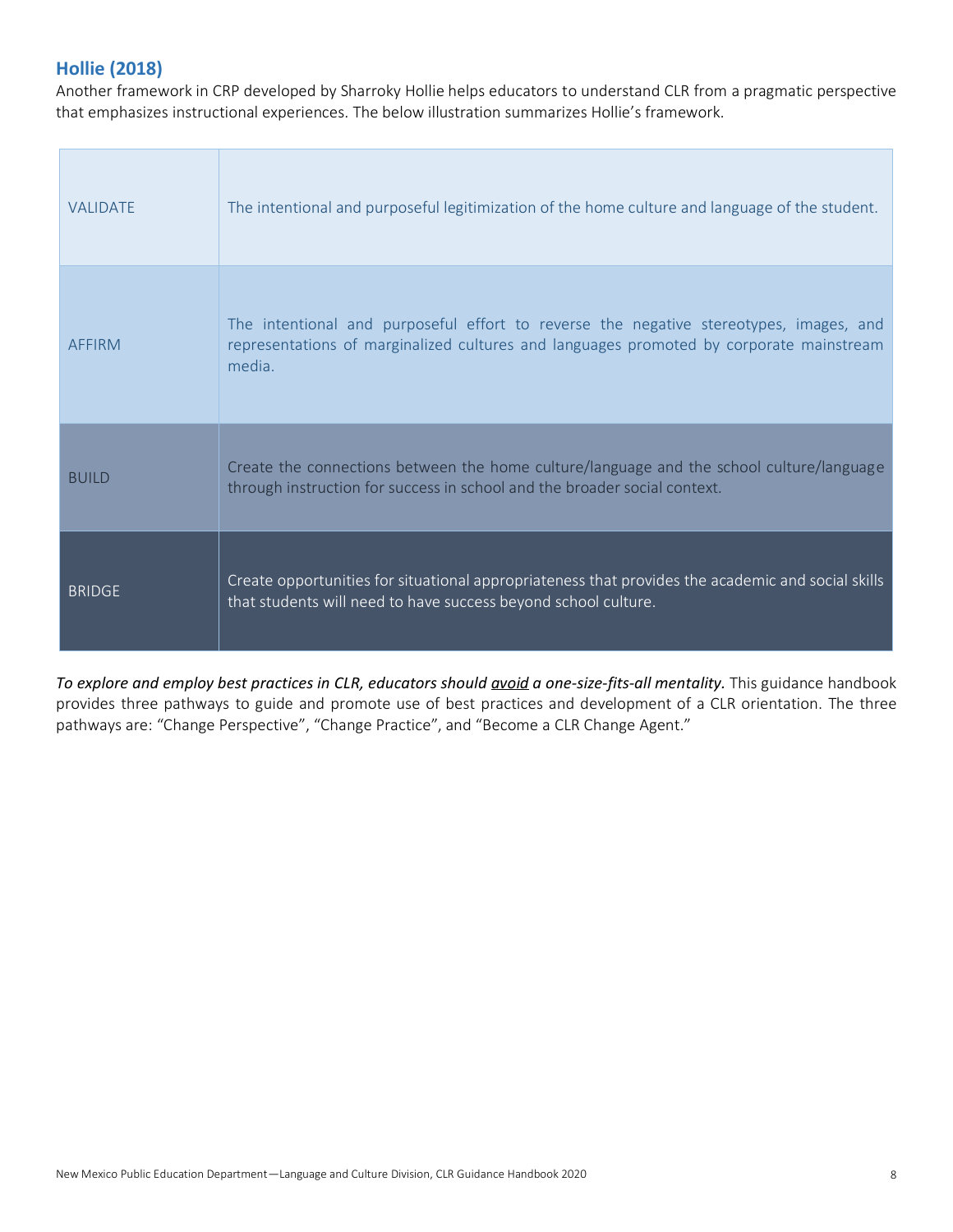# <span id="page-8-0"></span>**Change, Transform, and Become a CLR Change Agent Checklist**



## <span id="page-8-1"></span>**Change Your Perspective**

**Recognize your self-identity**

Know your biases

Get inspired by multicultural education, critical pedagogy, and action research

Rethink the role and design of schools

Understand the role of surface, shallow, and deep culture

## <span id="page-8-2"></span>**Transform Leadership and Teaching Practices**

- **Believe that all students can learn**
- Know your students

Know and seek strong collaboration with your students' parents, families, and communities

Affirm cultural and linguistic diversity in ALL content areas

Help students relate academic learning to their home culture

Master skills for teaching culturally diverse students

#### <span id="page-8-3"></span>**Become a CLR Change Agent**

| Advocate for social justice and equity in your professional and personal life |
|-------------------------------------------------------------------------------|
| Deepen your knowledge and leadership in CLR                                   |
| Influence and help other colleagues to practice CLR                           |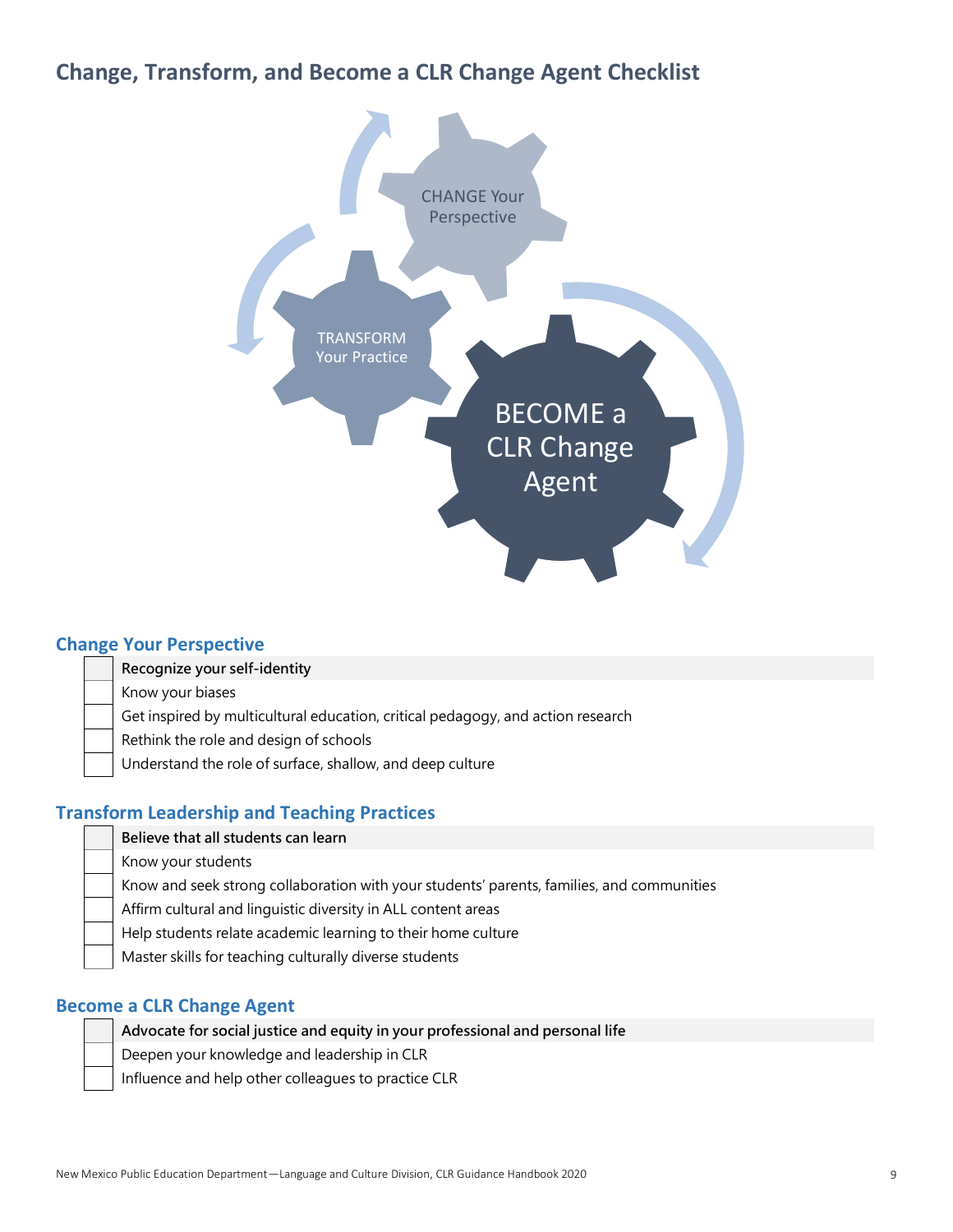# <span id="page-9-0"></span>**How To Build a School/District-Based CLR Action Plan**

This section of the guidance handbook will provide a road map for schools or districts to design a CLR-oriented action plan to create and maintain learning environments that are safe, equitable, inclusive, culturally and linguistically responsive and comprehensive.

| Step 1:<br>Build or Re-<br>energize a<br>district or<br>school CLR<br>Team                   | Districts and schools with a focus on creating learning environments that are culturally and<br>linguistically responsive can start with creating a school or district team made up of district leaders,<br>program directors, instructional coaches, student representatives, parents/families, and community<br>members focused on transforming the school environment into a safe, equitable, inclusive, and<br>culturally and linguistically responsive place.<br>Building an inclusive team helps in designing a CLR action plan that is rigorous, rich, effective, and<br>strong. Appendix A may be used as material to reach out to team members, build up the team, and<br>facilitate team meetings.                                               |
|----------------------------------------------------------------------------------------------|------------------------------------------------------------------------------------------------------------------------------------------------------------------------------------------------------------------------------------------------------------------------------------------------------------------------------------------------------------------------------------------------------------------------------------------------------------------------------------------------------------------------------------------------------------------------------------------------------------------------------------------------------------------------------------------------------------------------------------------------------------|
| Step 2:<br>Review and<br>Implement CLR<br>Guidance<br>Handbook<br>Reflection                 | Review of this guidance will help the school or district teams to provide the current educational<br>approaches and practices that inform culturally and linguistically responsive pedagogy and<br>instruction. Appendix B may be used as a material to frame the review and reflection in designing the<br>action plan grounded in research and practice.                                                                                                                                                                                                                                                                                                                                                                                                 |
| Step 3:<br><b>Conduct CLR</b><br><b>Needs</b><br>Assessment                                  | Conducting a needs assessment is much needed to prioritize the main focus areas for the CLR Action<br>Plan and to determine the essential goals and strategies to integrate CLR and to transform school<br>environments. The tables in Appendix B may be used to identify the current district policy and<br>practices in each area. Based on the content of this guidance handbook, the focus areas are<br>determined as curriculum, learning environments, professional development, and parent<br>engagement. Other focus areas may be added to these determined focus areas according to the<br>needs of the district or school.                                                                                                                       |
| Step 4:<br><b>CLR Integration</b><br>and<br>Transformation<br>Goals and<br><b>Strategies</b> | After analyzing the items in the needs assessments, districts and schools may list the integration and<br>transformation goals to implement the plan. Appendix Bincludes the items to be considered in this<br>step. To fill out the table, identify the sections (curriculum, learning environments, professional<br>development, and parent engagement). Next, districts or schools develop strategies and activities<br>that are specific, achievable, realistic, and time-bound to integrate the plan. After assigning staff to<br>implement the projected strategies and activities, a time line should be set to follow up with progress<br>toward the integration and transformation goals.                                                         |
| Step 5:<br>Develop a<br>Guide                                                                | Designing a CLR Guide that highlights the foundations, recommendations, and implementation steps<br>to integrate CLR and to transform the school/district into an equitable, safe, diverse, and inclusive<br>learning environment will serve as a resource for the district and schools to launch CLR, to introduce<br>the CLR to the district school community, to guide the planned implementation, and to make needed<br>course adjustments toward attainment and effectiveness of best practices. The guide should<br>prioritize the district's requirements and approach to integrating CLR and outline the district vision.<br>The following frame detailed below may help districts or schools to design a guide that is rigorous<br>and organized. |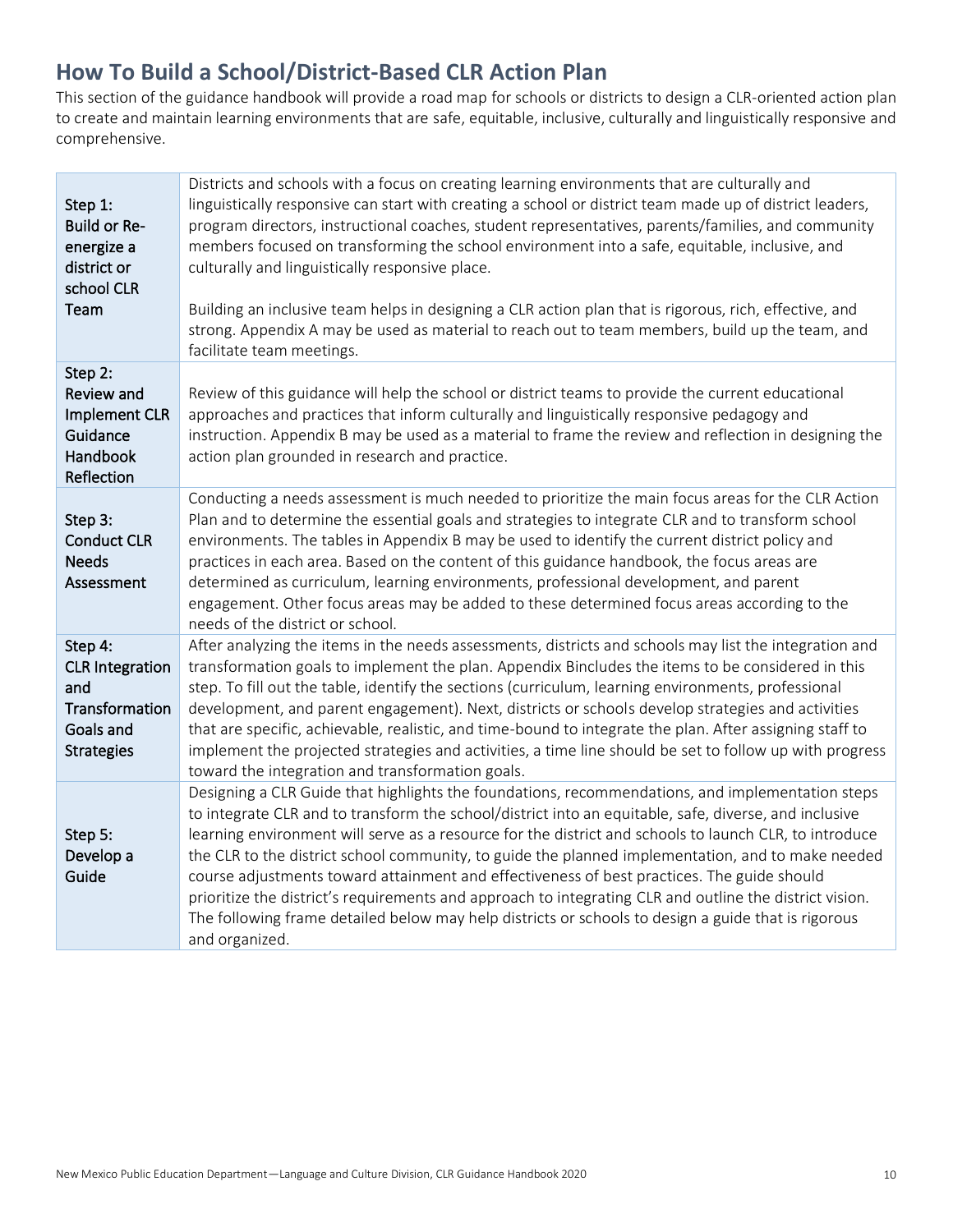# <span id="page-10-0"></span>**Multicultural Education, Critical Pedagogy, and Action Research**

To pursue an effective "Change Perspective", it is important to embrace the role of self-identity recognition, biases, and layers of culture (surface, shallow, deep- Hanley, 1999; Hammond, 2015; & Hollie, 2018) with other educational contexts such as multicultural education, critical thinking, and social justice and equity.

Multicultural education is a broad context that requires the inclusion of race, culture, ethnicity, and language diversity in all aspects of education to reduce the negative profiling, misconceptions, prejudices, and discrimination; and to close the achievement gap. The main goal of multicultural education is to help students to see the other ethnic group members and cultures as important and valid as their own self and culture. Banks (2005) draws four approachesto integrate multicultural education in the school curriculum. The following table summarizes these approaches and exemplifies the practices.

James A Banks Four Levels of Integration of Multicultural Content (Retrieved and adopted from Approaches to Multicultural Curriculum Reform by J. A. Banks, Multicultural Education: Issues and Perspectives, p. 242-263. Copyright 2001 by John Wiley & Sons.)

| <b>LEVELS</b>                                                  | <b>IMPORTANT CHARACTERISTICS</b>                                                                                                                                                                                                                                                                                                                                                                                                                                                                                                                                    | <b>LIMITATIONS</b>                                                                                                                                                                                                                                                                                                                                                                                                                                                                                                                              | EXAMPLES OF INSTRUCTIONAL<br><b>APPROACHES</b>                                                                                                                                                                                                                                                                                                                                                                                                                                                                                                                                                                                      |
|----------------------------------------------------------------|---------------------------------------------------------------------------------------------------------------------------------------------------------------------------------------------------------------------------------------------------------------------------------------------------------------------------------------------------------------------------------------------------------------------------------------------------------------------------------------------------------------------------------------------------------------------|-------------------------------------------------------------------------------------------------------------------------------------------------------------------------------------------------------------------------------------------------------------------------------------------------------------------------------------------------------------------------------------------------------------------------------------------------------------------------------------------------------------------------------------------------|-------------------------------------------------------------------------------------------------------------------------------------------------------------------------------------------------------------------------------------------------------------------------------------------------------------------------------------------------------------------------------------------------------------------------------------------------------------------------------------------------------------------------------------------------------------------------------------------------------------------------------------|
| <b>LEVEL 1: THE</b><br><b>CONTRIBUTIONS</b><br><b>APPROACH</b> | ethnic<br>Inserting<br>$\bullet$<br>heroes/heroines and discrete<br>cultural<br>artifacts<br>the<br>into<br>curriculum.<br>This approach does not change<br>$\bullet$<br>the mainstream curriculum and<br>its basic structure.<br>The cultural/ethnical content in<br>$\bullet$<br>this approach includes basic<br>knowledge<br>about<br>the<br>cultural/ethnical groups' roles<br>and contributions to U.S society<br>and culture.<br>The easiest<br>for<br>approach<br>$\bullet$<br>teachers to use to integrate the<br>curriculum with multicultural<br>content. | Students do not attain a<br>$\bullet$<br>global view of the role of<br>ethnic/cultural groups in the<br>U.S society as they see<br>ethnic/cultural issues<br>and<br>primarily<br>events<br>as<br>an<br>addition.<br><b>Issues</b><br>such<br>as<br>racism,<br>$\bullet$<br>poverty, and oppression are<br>not included in the content to<br>guarantee better curriculum<br>integration.<br>Gives little attention to the<br>$\bullet$<br>of<br>social<br>dynamics<br>ethnic/cultural groups; and<br>provides memorable one-<br>time experience. | <b>Famous Mexican Americans</b><br>$\bullet$<br>are studied only during the<br>week of Cinco de Mayo<br>(May 2).<br>African<br>Americans<br>$\bullet$<br>are<br>studies<br>during<br>African<br>American History Month in<br>February but rarely during<br>the rest of the year.<br>Other<br>cultures'<br>$\bullet$<br>holidays/celebrations<br>are<br>included in the mainstream<br>curriculum<br>during<br>although<br>Christmastime<br>their holidays do not match<br>with Christmas in a time<br>manner.<br>Ethnic food lessons with<br>$\bullet$<br>elementary school students<br>that pay little attention to<br>the culture. |
| LEVEL 2: THE<br><b>ADDITIVE</b><br><b>APPROACH</b>             | Integration of ethnic content,<br>$\bullet$<br>themes<br>concepts,<br>and<br>perspectives to the curriculum<br>without changing<br>its<br>basic<br>structure,<br>purposes<br>and<br>characteristics.<br>teachers<br><b>Allows</b><br>to<br>put<br>$\bullet$<br>ethnic/cultural content into the<br>curriculum<br>without<br>restructuring, which would take<br>time and effort.                                                                                                                                                                                     | Usually results in the viewing<br>$\bullet$<br>the ethnic content from the<br>perspectives of mainstream<br>historians, writers, artists,<br>and scientists because it does<br>involve<br>not<br>curriculum<br>reconstruction.<br>Students view ethnic groups<br>from Anglo<br>centric and<br>Eurocentric perspectives.                                                                                                                                                                                                                         | Adding a unit on the<br>$\bullet$<br>Japanese<br>American<br>internment to a U.S history<br>course without treating the<br>Japanese any other unit.<br>Adding a unit on Indian<br>$\bullet$<br>boarding schools to a U.S.<br>history course<br>without<br>giving information about<br>tragic<br>impact<br>the<br>of<br>boarding schools related to<br>humiliation<br>and<br>de-<br>culturalization<br>the<br>in<br>memory<br>of<br>American<br>Indians today.                                                                                                                                                                       |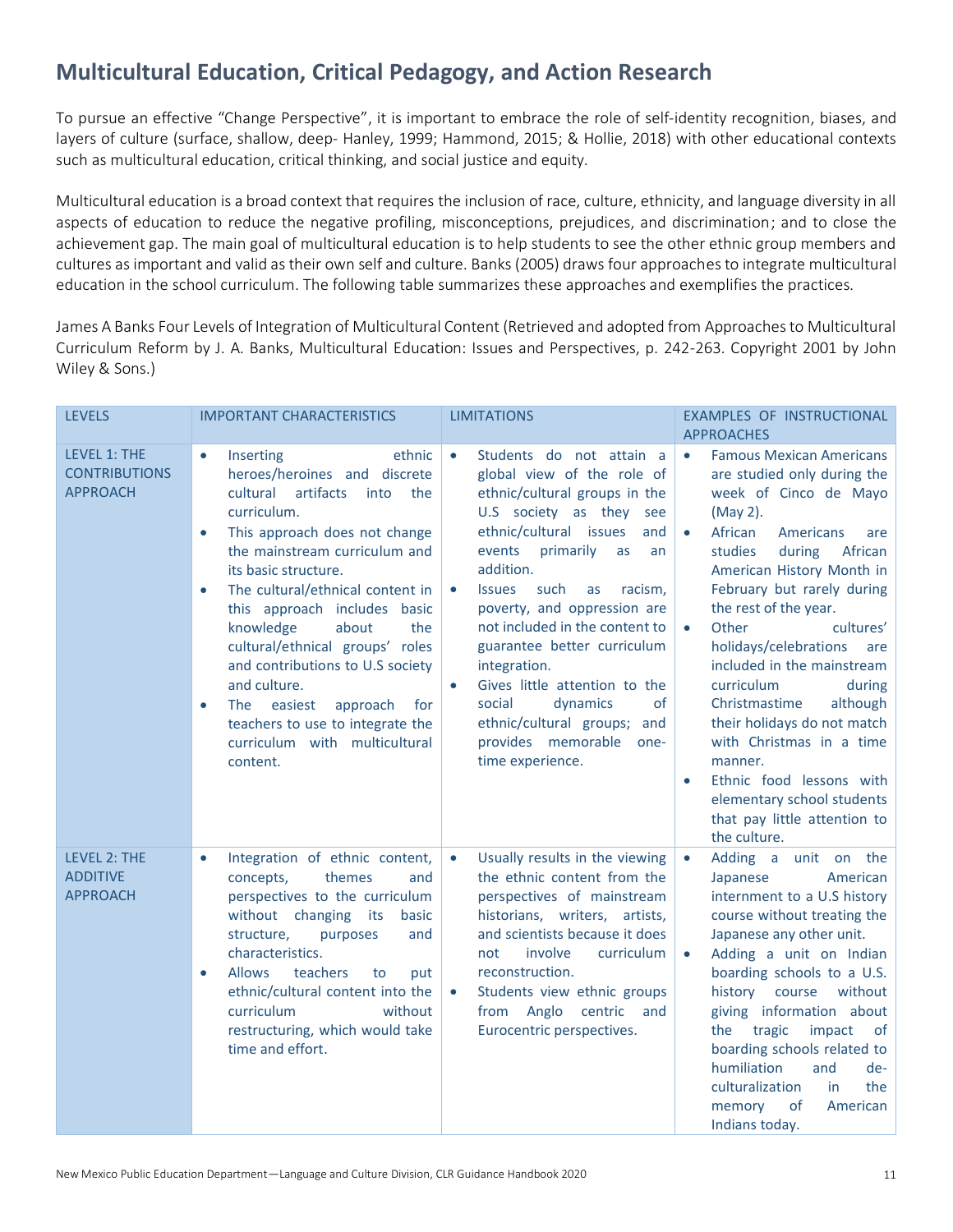| <b>LEVELS</b>                                            | <b>IMPORTANT CHARACTERISTICS</b>                                                                                                                                                                                                                                                                                                                                                                                                                                                                                                                                                                                                                                                                                                                                        | <b>LIMITATIONS</b>                                                                                                                                                                                                                                                                                                                                                                                                                                                                                                                      | EXAMPLES OF INSTRUCTIONAL<br><b>APPROACHES</b>                                                                                                                                                                                                                                                                                                                                                                                                                                                                                                                                                                                                                                                                      |
|----------------------------------------------------------|-------------------------------------------------------------------------------------------------------------------------------------------------------------------------------------------------------------------------------------------------------------------------------------------------------------------------------------------------------------------------------------------------------------------------------------------------------------------------------------------------------------------------------------------------------------------------------------------------------------------------------------------------------------------------------------------------------------------------------------------------------------------------|-----------------------------------------------------------------------------------------------------------------------------------------------------------------------------------------------------------------------------------------------------------------------------------------------------------------------------------------------------------------------------------------------------------------------------------------------------------------------------------------------------------------------------------------|---------------------------------------------------------------------------------------------------------------------------------------------------------------------------------------------------------------------------------------------------------------------------------------------------------------------------------------------------------------------------------------------------------------------------------------------------------------------------------------------------------------------------------------------------------------------------------------------------------------------------------------------------------------------------------------------------------------------|
| LEVEL 3: THE<br><b>TRANSFORMATIVE</b><br><b>APPROACH</b> | Differs fundamentally from the<br>$\bullet$<br>additive<br>contributions<br>and<br>approach.<br><b>Requires</b><br>changes<br>the<br>in.<br>$\bullet$<br>curriculum<br>mainstream<br>regarding<br>foundation<br>and<br>perspective.<br>Helps students to view concepts<br>$\bullet$<br>and issues from more than one<br>perspective and from the point<br>of view of the cultural/ethnic<br>groups.<br>Helps reduce racial and ethnic<br>$\bullet$<br>encapsulation.<br>Provides balanced view of the<br>$\bullet$<br>nature and development of U.S<br>culture and society to students.<br>Helps students to reflect on their<br>$\bullet$<br>perspectives and may guide<br>them to take role to empower<br>ethnic,<br>racial,<br>and<br>disadvantaged cultural groups. | The implementation of this<br>$\bullet$<br>approach requires substantial<br>curriculum revision, in-service<br>training and the identification<br>and development of materials<br>written from the perspectives<br>various<br>ethnic/cultural<br>groups.<br><b>Requires</b><br>in-depth<br>and<br>$\bullet$<br>personal interest to teach for<br>all students coming from<br>vastly diverse backgrounds.<br>Staff development for the<br>$\bullet$<br>institutionalization of<br>this<br>approach must be continual<br>and ongoing.     | A unit on the American<br>$\bullet$<br>revolution describes the<br>meaning of the revolution<br>to Anglo revolutionaries,<br>Anglo<br>loyalist,<br>African<br>Americans, Indians, and the<br>British.<br>A unit on the Chicano<br>$\bullet$<br>movement describes the<br>meaning of the revolution<br>African<br>Americans,<br>to<br><b>Native</b><br>Americans,<br>and<br>other<br>ethnic/cultural<br>groups.                                                                                                                                                                                                                                                                                                      |
| LEVEL 4: THE<br><b>SOCIAL ACTION</b><br><b>APPROACH</b>  | Includes all the elements of<br>$\bullet$<br>transformation approach but<br>requires students to make<br>decisions and take social actions<br>related to the issues presented<br>in the unit.<br>The main goal of this approach is<br>$\bullet$<br>to educate students for social<br>criticism and social change in<br>light of promised<br>decision<br>making skills.<br>Helps students to improve<br>research skills such as data<br>official<br>gathering, reviewing<br>reports, working in groups, and<br>presenting to public.<br>Helps students to strengthen the<br>$\bullet$<br>sense of political efficacy.                                                                                                                                                    | considerable<br><b>Requires</b><br>a<br>$\bullet$<br>of<br>curriculum<br>amount<br>and<br>materials<br>planning<br>development.<br>May take longer than more<br>$\bullet$<br>traditional instruction.<br>May focus on problems and<br>$\bullet$<br>considered<br><b>issues</b><br>controversial<br>by<br>some<br>members of the school staff<br>citizens<br>of<br>the<br>and<br>community.<br>Students may take<br>few<br>$\bullet$<br>meaningful<br>actions<br>that<br>contribute to the resolution<br>of the social issue or problem. | A class studies prejudice<br>$\bullet$<br>and discrimination in their<br>school or community to<br>take action to resolve the<br>issue.<br>A class studies treatment of<br>$\bullet$<br>ethnic groups in a local<br>newspaper and writes a<br>letter to the newspaper<br>publisher suggesting ways<br>to improve the ways of<br>treatment of ethnic groups.<br>If the school is interracial,<br>conducting a survey in a<br>unit to determine whether<br>the posters, bulletin boards,<br>photographs, and school<br>holidays reflect the ethnic<br>diversity within<br>school<br>community,<br>and<br>if<br>necessary implementing a<br>plan to make the school<br>environment more inclusive<br>and multicultural |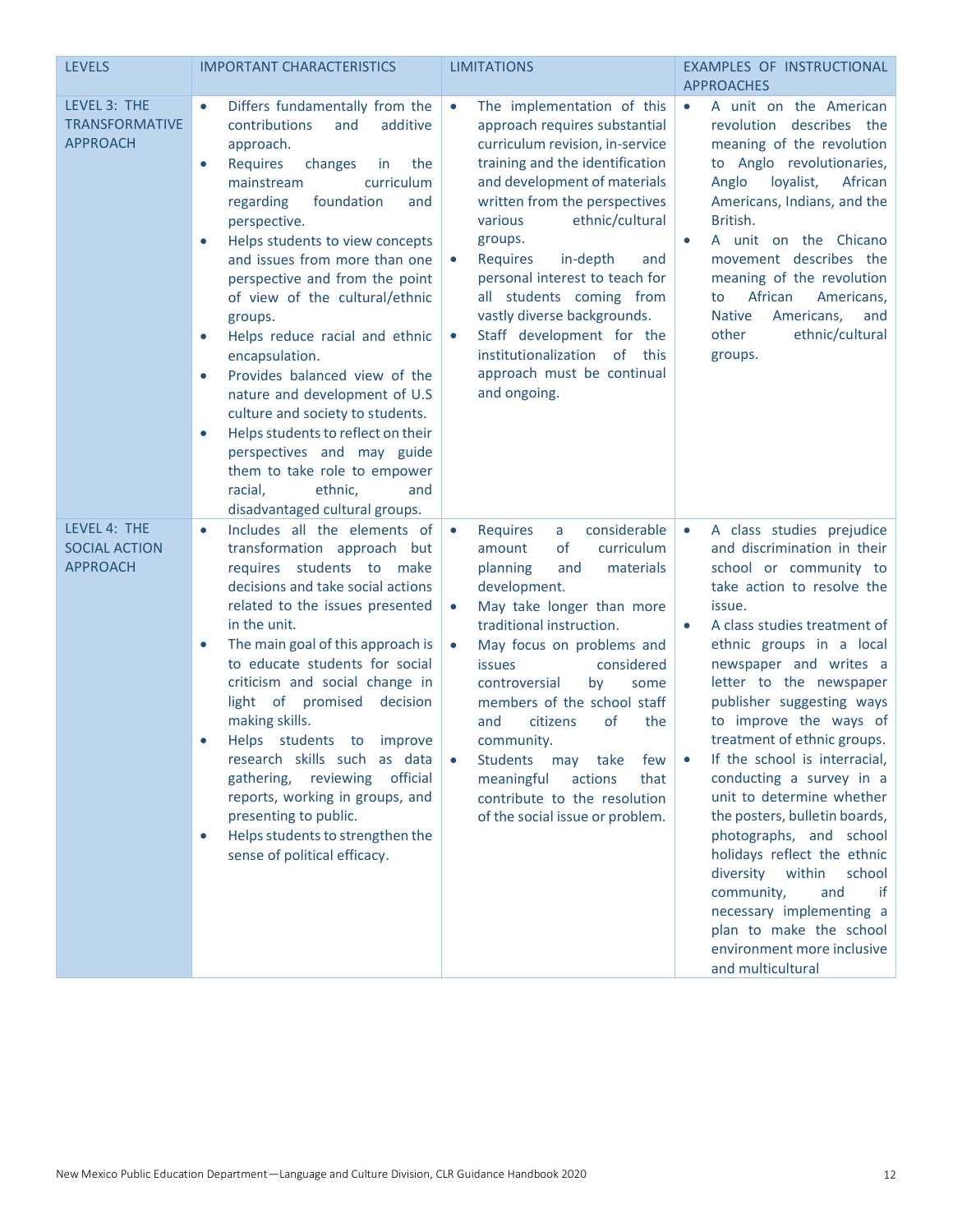## <span id="page-12-0"></span>**Critical Thinking**

Another context for educators to build upon CLR is to instruct students in a way that they can be critical thinkers. Critical thinking requires higher order thinking skills that help students to construct their own knowledge systems in light of reflecting on multiple and diverse voices in multicultural society. Research indicates that educators cannot help students to be critical thinkers unless they practice critical thinking themselves. Critical thinking helps educators and students to integrate their cultural and indigenous experiences into new learnings, including when they face with challenges. The following skills and strategies help students to process new information after having an analysis of existing one: "solving problems, inferring and predicting, gathering relevant information, interpreting themes and motives, evaluating evidence, comparing, seeing multiple perspectives, recognizing bias and ethical issues, applying ideas and skills to novel situations, and analyzing patterns and relationships"( Zwiers and Crawford, 2011, p. 15). The most well-known study in fostering critical thinking skills is Bloom's Taxonom[y https://tips.uark.edu/using-blooms-taxonomy/.](https://tips.uark.edu/using-blooms-taxonomy/)

## <span id="page-12-1"></span>**Social Justice and Equity**

Social justice and equity is another context that has been receiving remarkable attention in the last decade too. Social justice and equity-oriented education prepares students to be active citizens in solving problems in society and making a positive change in the world. In social justice and equityoriented educational experiences, students take opportunities to find solutions for real-life problems and gain leadership skills. The educational experiences supported by social justice and equity have strong attachments into students' lives and their communities. Although this type of experiences does not fit perfectly into the general curriculum assessment structure, providing social justice and equity practices to students improves the skills of critical thinking, problem-solving, teamwork, self-reflection, risk management, and cultural competency. To provide a more practical example and guidance, the table on the next page summarizes the basic characteristics of an action research project, which is the most common educational and instructional practice of social justice and equity.

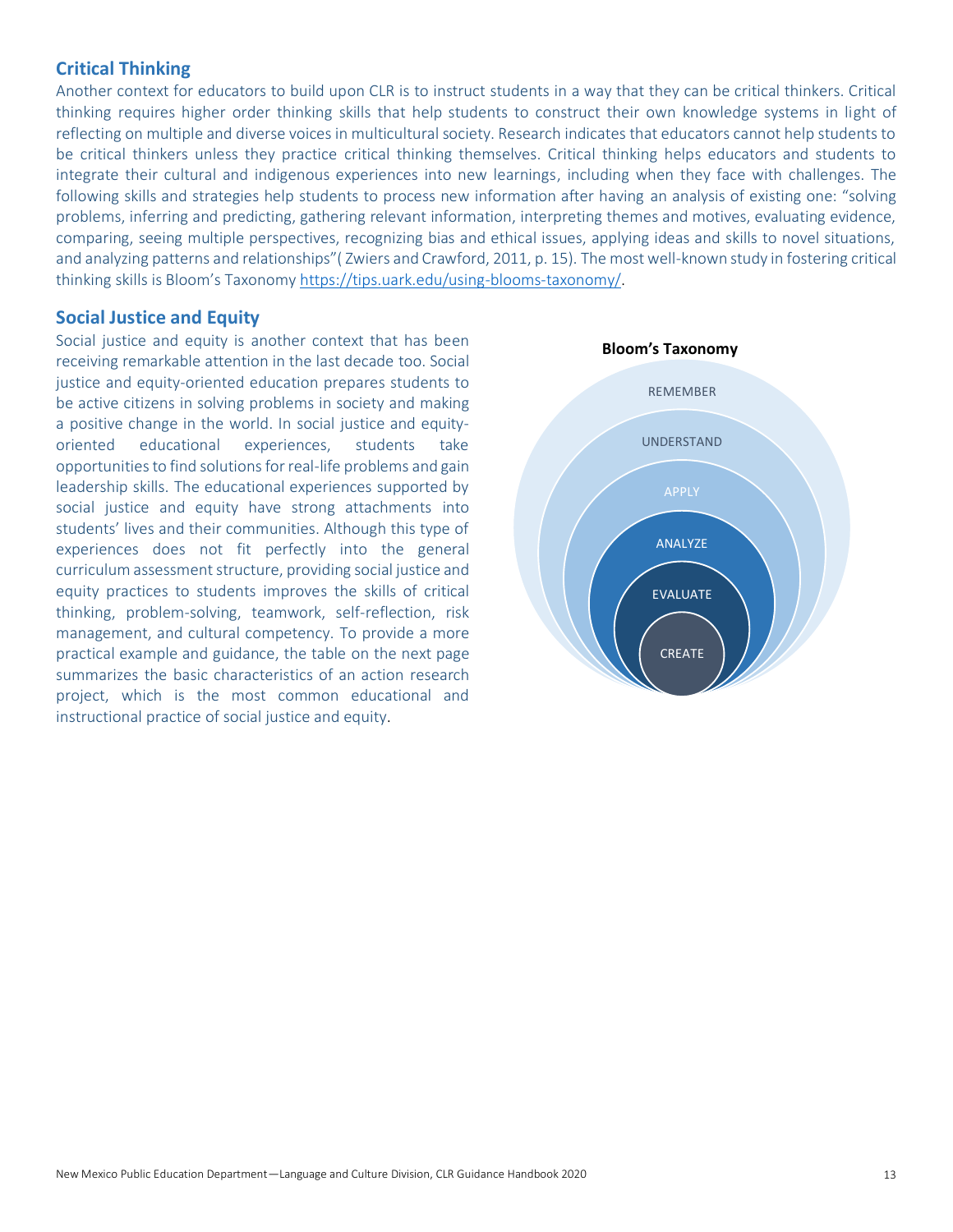# <span id="page-13-0"></span>**Brief Summary of Action Research**



1- Choosing topics that promise to enrich the educational objectives and worth of study

2- Reflecting on selected focus in light of beliefs, values, and existing context

3- Generating set of clear and meaningful questions to inquire

4- Using multiple source of data that are valid and reliable to answer the generated research questions

5- Examining the collected data and relating it to the research questions to make the research meaningful 6- Preparing final document or material to share the research journey with others in various attempts such as presenting in staff/school/district meeting, or in public

7- Engaging the learnings of completed action research to the next one to endeavor best practices and outcomes.

#### *Why it is important to practice Action Research?*

- To achieve professional teaching
- To enhance the motivation and self-efficacy for teachers
- To meet the needs of diverse students with real life experiences
- To achieve success for ALL
- To provide clear understanding of social justice
- To enhance civic education

#### *Some but not limited reasons for practicing Action Research:*

- Building reflective practitioner
- Making progress on classroom wide and school wide
- Building professional cultures
- Attaining lifelong skills
- Providing real life experiences to support critical thinking, and self-reflection

## <span id="page-13-1"></span>**Extending Knowledge**

Educators who want to practice culturally and linguistically responsive instruction and help students to develop important lifelong social skills first should have "outrageous love" to teach for culturally and linguistically diverse students and then should shift their beliefs, attitudes, and knowledge (Hollie, 2018). Transforming personal ideas, beliefs, and attitudes is not easy and does not happen in a short amount of time. To deepen personal interest and knowledge on CLR, this guidance provides frequently asked questions and resources.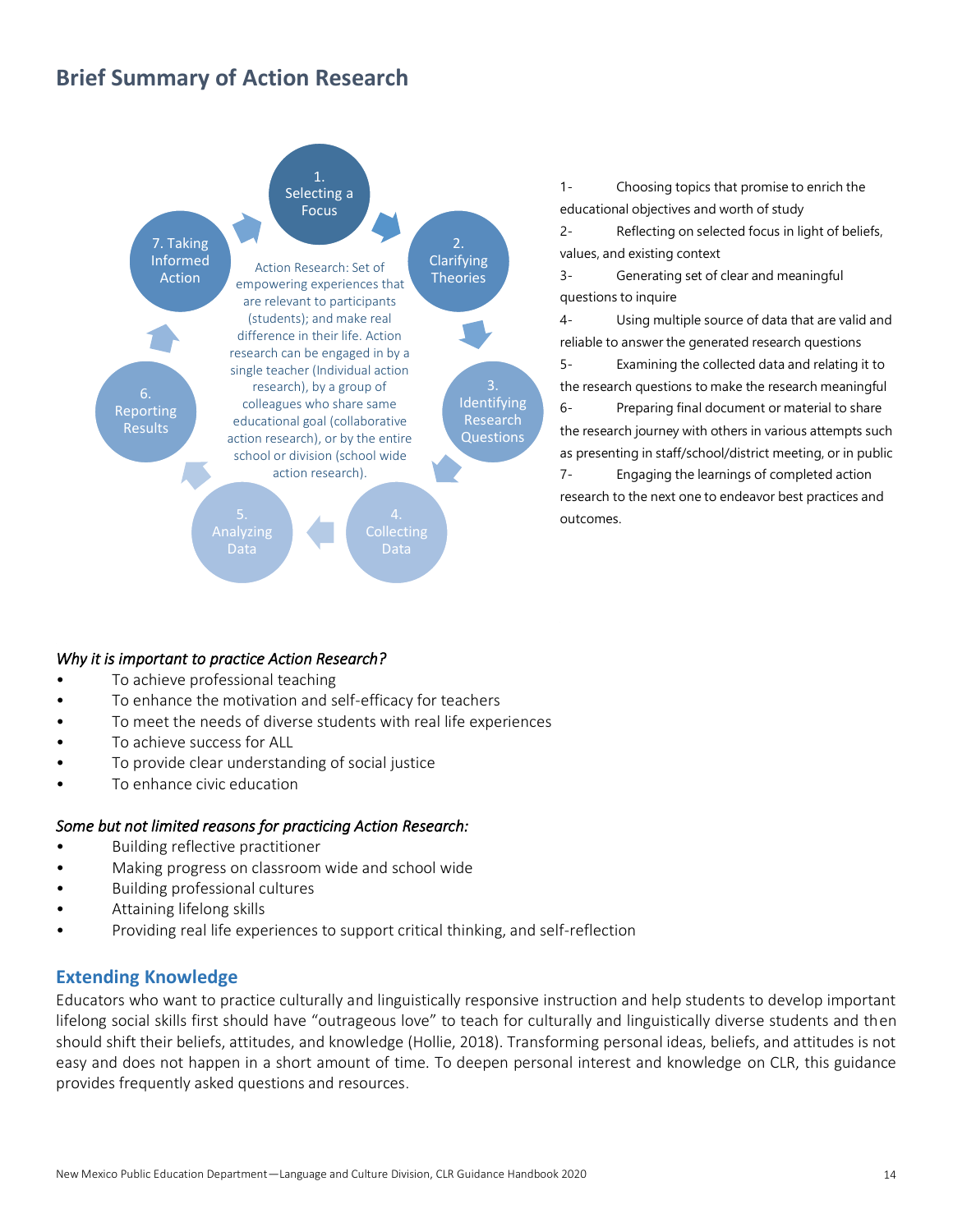# <span id="page-14-0"></span>**Myths about Culturally and Linguistically Responsiveness**

## <span id="page-14-1"></span>**Should educators understand and practice CLR only for Culturally and Linguistically Diverse (CLD) Students?**

One of the most common misconceptions in related to CLR is that educators may align its content and practice to CLD students only, however, research indicates that CLR is an example of a holistic approach that promotes cognitive and socioemotional well-being of ALL students. CLR creates foundations to promote barrier-free school and classroom environments for ALL students. Best practices of CLR inform educators to utilize all resources to create school and classroom cultures that prioritize

- inclusiveness of every student,
- validation and affirmation of every culture and language,
- positive connections between the academic content and student culture,
- emphasis on socio-emotional development of every student, and
- the belief that any student can meet high academic expectations regardless of any culture or language.

## <span id="page-14-2"></span>**Do "equality" and "equity" have the same meaning in education?**

The current social justice and equity-focused educational research explainsthe difference between equality and equity well. Educators still may believe they are practicing CLR when they provide the same or similar educational opportunities for CLD students as they do for students from the mainstream culture. This approach exemplifies equality in education. On the other hand, equity pedagogy is practiced when educators modify and facilitate their classrooms and schools in such a way that CLD students receive several differentiated opportunities to receive a high-quality education that targets the same academic goals as students from the mainstream culture. "There is a common misconception that equity and equality mean the same thing- and that they can be used interchangeably, especially when talking about education. But the truth is they do not- cannot. Yes, the two words are similar, but the difference between them is crucial. Making sure all students have equal access to resources is an important goal. All students should have the resources necessary for a high quality education. Equality has become synonymous with "leveling the playing field"; equity is synonymous with "more for those who need it"- adapted from The Education Trust, retrieved from [https://edtrust.org/the-equity-line/equity-and-equality-are-not](https://edtrust.org/the-equity-line/equity-and-equality-are-not-equal/)[equal/](https://edtrust.org/the-equity-line/equity-and-equality-are-not-equal/)

## <span id="page-14-3"></span>**Is the the "spectator at a sports event" equality vs. equity graphic the best way to explain equity?**

## (Retrieved from<https://culturalorganizing.org/the-problem-with-that-equity-vs-equality-graphic/>

In the first of two images, all three people have one crate to stand on. In other words, there is "equality," because everyone has the same number of crates. While this is helpful for the middle-height person, it is not enough for the shortest and superfluous for the tallest. In contrast, in the second image there is "equity"  $-$  each person has the number of crates they need to fully enjoy the game.

The distinction between equity and equality is an important one. For example, if we're talking about [school funding,](https://edtrust.org/the-equity-line/equity-and-equality-are-not-equal/) advocating for equality would mean ensuring that all schools had the same amount of resources per pupil (an improvement in most cases,



to be sure). On the other hand, advocating for equity would mean recognizing that some schools — like those serving students in low-income Communities of Color — will actually need more resources (funding, experienced teachers, relevant curriculum, etc.) if we are going to make a dent in the educational disparities that have come to be known as the ["achievement gap."](https://en.wikipedia.org/wiki/Achievement_gap_in_the_United_States)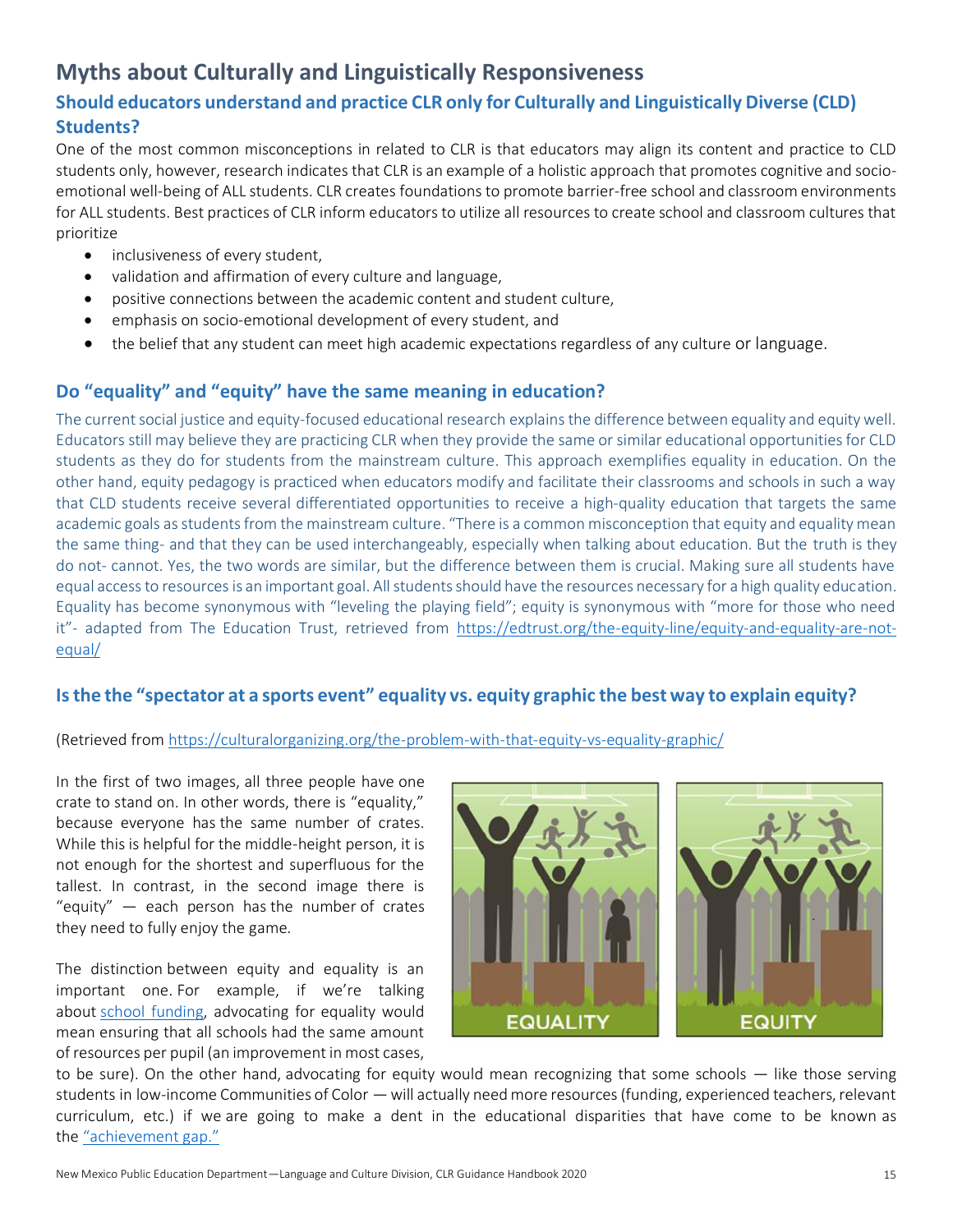The problem with the graphic has to do with where the initial inequity is located. In the graphic, some people need more support to see over the fence because they are shorter, an issue inherent to the people themselves. That's fine if we're talking about height, but if this is supposed to be a metaphor for other inequities, it becomes problematic. For instance, if we return to the school funding example, this image implies that students in low-income Communities of Color and other marginalized communities need more resources in their schools because they are inherently less academically capable. They (or their families, or their communities) are metaphorically "shorter" and need more support. But that is not why the so-called "achievement gap" exists. As many have argued, it should actually be termed the ["opportunity gap"](http://schottfoundation.org/issues/opportunity-gap/talking-points) because the problem is not in the abilities of students, but in the disparate opportunities they are afforded. It is rooted in a history of oppression, from colonization and slavery to ["separate but equal"](https://en.wikipedia.org/wiki/Separate_but_equal) and [redlining.](http://www.theatlantic.com/business/archive/2014/05/the-racist-housing-policy-that-made-your-neighborhood/371439/) It is sustained by [systemic racism](https://www.raceforward.org/videos/systemic-racism) and the country's ever-growing [economic inequality.](https://www.washingtonpost.com/news/wonk/wp/2016/07/01/income-inequality-today-may-be-the-highest-since-the-nations-founding/)

This metaphor is actually a great example of [deficit thinking](https://radicalscholarship.wordpress.com/category/deficit-thinking/)  $-$  an ideology that blames victims of oppression for their own situation. As with this image, deficit thinking makes systemic forms of racism and oppression invisible. Other images, like the one of [different animals having to climb a tree,](http://inclusiveeducation.weebly.com/uploads/1/6/7/2/16724178/3159376.png?500) or of [people picking fruit,](https://s-media-cache-ak0.pinimg.com/originals/d7/3d/06/d73d06e297a8d90ce7eb6a9312059ec6.jpg) suffer from the same problem. How would we make these root causes more visible in our "equity vs. equality" image? For ideas on how to remedy the deficit thinking metaphor see the remainder of this aretilce here: [https://culturalorganizing.org/the-problem-with-that-equity](https://culturalorganizing.org/the-problem-with-that-equity-vs-equality-graphic/)[vs-equality-graphic/](https://culturalorganizing.org/the-problem-with-that-equity-vs-equality-graphic/)

## <span id="page-15-0"></span>**Are there resources, tool kits, or pre-packaged curriculum materials to help educators practice CLR in a classroom or school?**

In fact, there is no CLR tool kit or pre-packaged curriculum that may meet the needs of educators in this context. The most important requirement of CLR is reflecting on whole school culture regarding the diversity dynamics and then changing existing educational policy, practices, and programs accordingly to guarantee the best educational achievements with intentionally on specific needs for ALL students regardless of any specific demographics.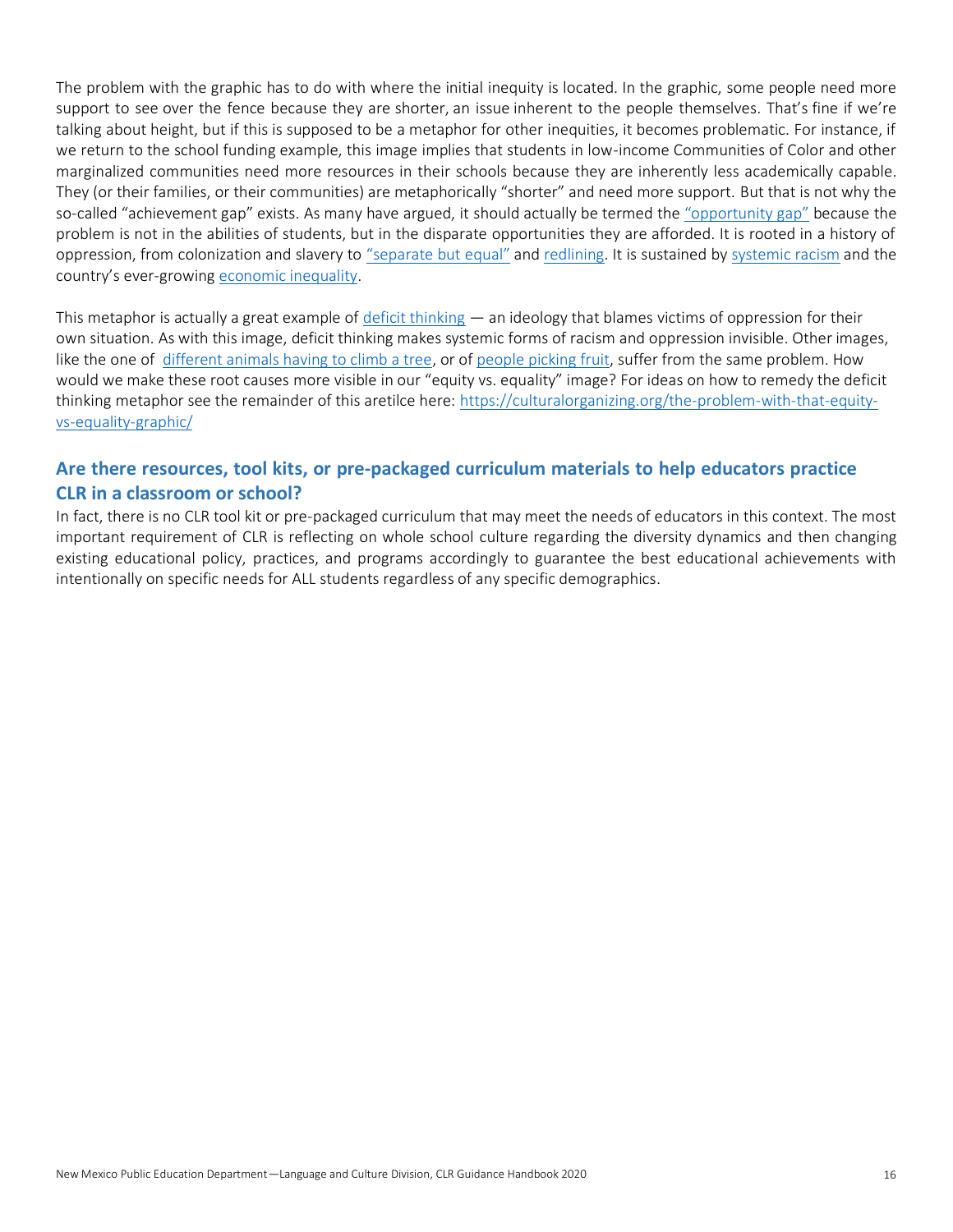# <span id="page-16-0"></span>**Culturally Responsive School Leadership**

The purpose of this guidance handbook is to provide information and resources to district and school leaders so that they may recognize the differences in culture, language, value, beliefs, practices and traditions of all students and staff and validate and affirm them in the school curriculum to create safe, equitable, inclusive, and culturally and linguistically responsive school climates by bridging home, school and community.

## <span id="page-16-1"></span>**What Does Culture Mean?**

Culture refers to deep patterns of values, beliefs, practices and traditions that have been complied and normalized over a period of time, setting the standard for what is normal and expected (Muhammad & Hollie, 2012)

<span id="page-16-2"></span>**The Multi-Dimensions of Culture** (Original source: Hanley 1999. Taken from: *English as a Second Language Council of the Alberta Teachers 'Association: Moving Toward Cultural Responsiveness—A Guide for Teachers* )



*"The iceberg metaphor of culture distinguishes between surface and deep culture. Deep culture is mostly hidden and comprises the aspects of identity that most powerfully affect our self-concept, perceptions and interactions with others. It is the many subtleties of deep culture that we must respond to with acceptance and sensitivity in our classrooms and hallways."*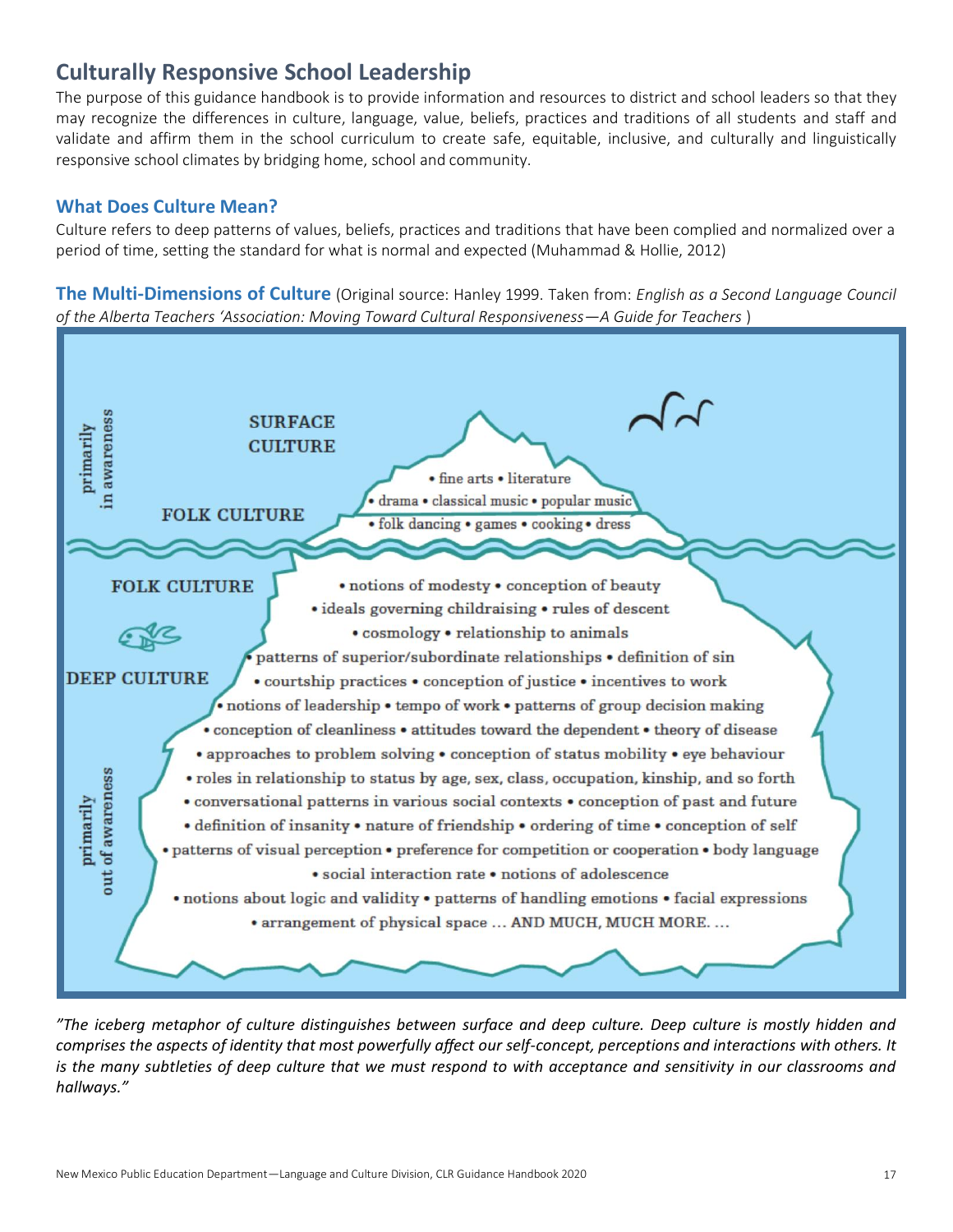# <span id="page-17-0"></span>**Implementing Best Practices for Culturally Responsive Leadership**

This guidance seeks to cultivate the knowledge and experiences of the educational leaders in local education agencies to transformi New Mexico schools into culturally and linguistically responsive learning and teaching environments. The table below summarizes the key aspects of culturally and linguistically responsive leadership in light of reviewed literature and serves as one example of a qualitative tool with which to assess the strength of culturally and linguistically responsive pedagogy in school districts or schools.



Rather than think of diverse students as problems, we can view them as resources who can help all of us learn what it feels like to move between cultures and language varieties, and thus perhaps better learn how you become citizens of the global community…" (Delpit, 1995, p.69)

# <span id="page-17-1"></span>**Self-Reflection**

Culturally and linguistically responsive leadership begins with critical self-reflection to maximize personal integrity and to be cognizant of the importance of culturally and linguistically responsive teaching and learning. District and school leaders who do not hesitate to change their mindsets and reflect on their own cultural beliefs, views, and perspectives will yield to effective school transformation to culturally and linguistically responsive learning and teaching environments. Exploring answers to self-reflective questions helps educators filter those beliefs and biases that impact the success of CLD students. The graphic on the next page includes some examples of self-reflective questions.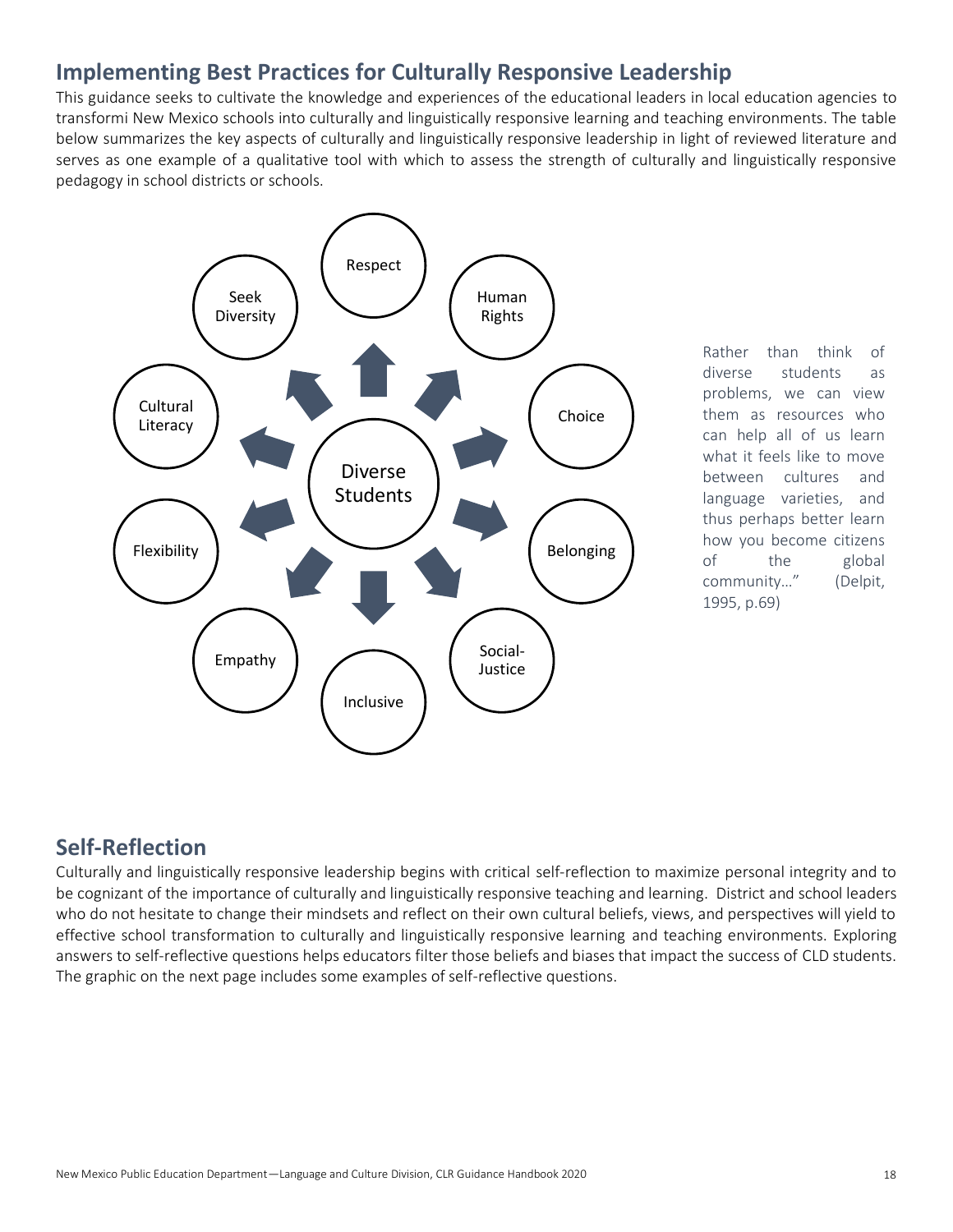Reflecting on the current climate of your district and school, how might you create educational opportunities for the students, teachers, and parents in your district and school to engage with the values of culturally and linguistic responsiveness?

Reflecting on your professional and personal experiences, how might you map your own vision to transform your district and school in such a way that promotes equity for all students, and serve them successfully?

How do you relate your own racial, ethnic, and cultural backgroung to your leadership in thour district/school?

How do you reflect on the significance of culturally and linguistically responsive teaching and learning from your personal experiences?

How do you reflect on the culturally relevant pedagogy and its practices to maximaize the climate of inclusiveness in your district or school?

What are the most important takeaways, challenges or captures for you as an educational leader in your personal interest and commitment to understand others?

How do you reflect on equity and social justice in district/school/curriculum with the goal of transforming your district/school climate?

## <span id="page-18-0"></span>**Raising High Expectations**

Leadership grounded in cultural and linguistic responsiveness requires high expectations for CLD students just as with students from mainstream culture. Culturally responsive educational systems are oriented around the belief that all students can learn and achieve targeted educational outcomes if they receive high-quality instruction and have educational experiences that affirm their cultures, languages, and ethnic backgrounds (Bank, 2005; Gay, 2000; Khalifa, 2018; Nieto, 1999). To improve the educational outcomes and learnings of CLD students, the educational leaders in districts should integrate a variety of programs and activities to ensure CLD students achieve the state academic content standards and benchmarks, as well as other educational accomplishments appropriate to their grade level.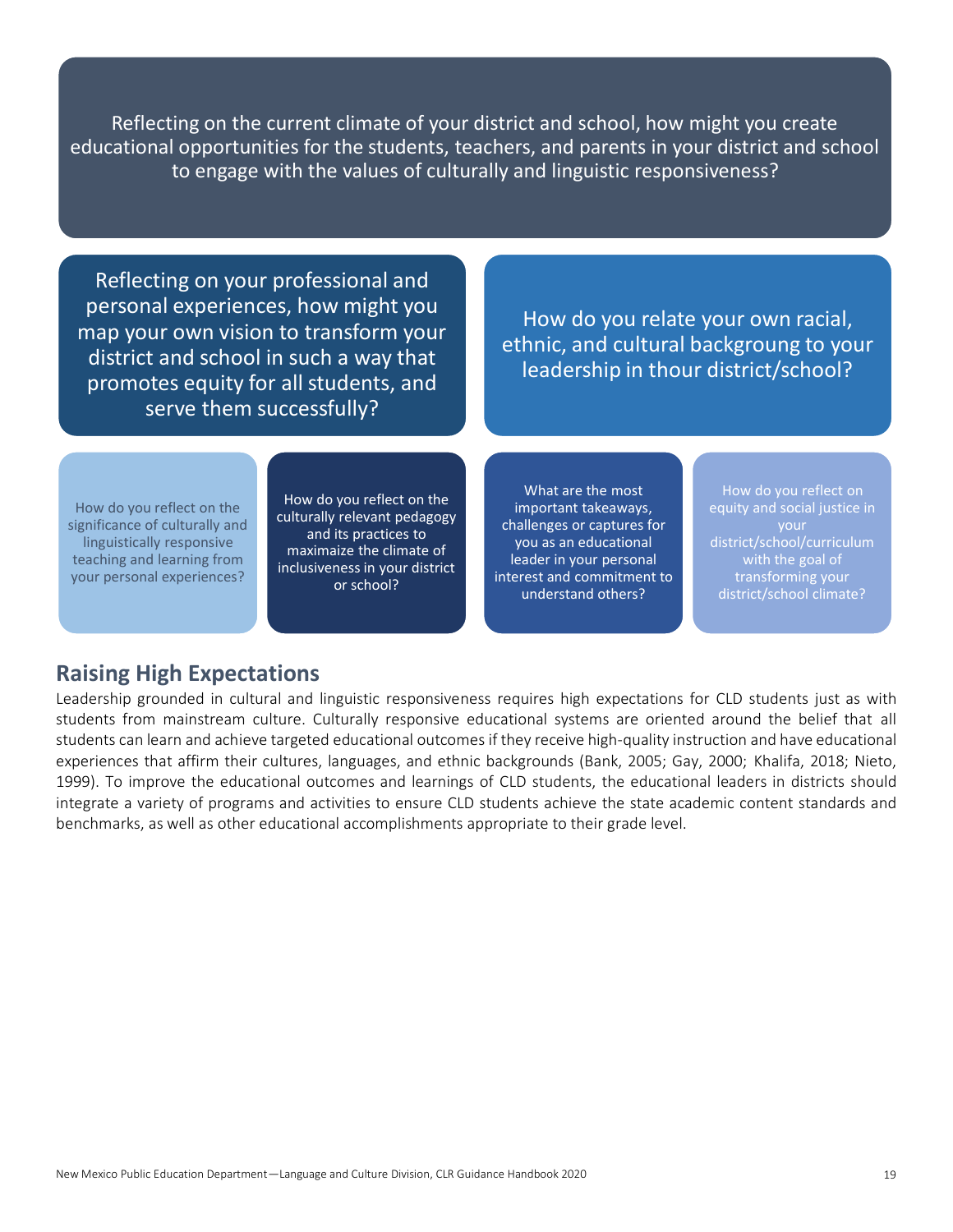## **SELF- REFLECTION**

|                        | <b>SUPPORT</b>                                                                                                                                                                                                                                                                                  | <b>STRUCTURE</b>                                                                                                                                                                                                                                                                                      | <b>SUSTAIN</b>                                                                                                                                                                                                                                                                                                                                  |  |  |
|------------------------|-------------------------------------------------------------------------------------------------------------------------------------------------------------------------------------------------------------------------------------------------------------------------------------------------|-------------------------------------------------------------------------------------------------------------------------------------------------------------------------------------------------------------------------------------------------------------------------------------------------------|-------------------------------------------------------------------------------------------------------------------------------------------------------------------------------------------------------------------------------------------------------------------------------------------------------------------------------------------------|--|--|
| $\bullet$              | Leadership<br>oriented<br><b>CLR</b><br><i>in</i><br>pedagogy works continuously to<br>support raising high expectations<br>and rigorous standards to improve<br>the educational outcomes for CLD<br>students.                                                                                  | Leadership oriented in CLR<br>$\bullet$<br>pedagogy provides flexibility,<br>within the state standards and<br>the values of equity and social<br>justice, to<br>structure<br>the<br>district/school rules for raising                                                                                | Leadership oriented in CLR pedagogy<br>$\bullet$<br>sustains high expectations for CLD<br>students by collaborating with other<br>parties in the delivery of meaningful<br>and effective learning and support.<br>Sustain culture<br>and<br>language<br>$\bullet$                                                                               |  |  |
| $\bullet$<br>$\bullet$ | Have strong commitment to build<br>systems that empower CLD<br>students' language development<br>and academic skills.<br>Provide differentiated<br>support<br>such as alternative assessments<br>within a multicultural education-<br>focused curriculum to build on CLD<br>students' strengths | high expectations for CLD<br>students.<br>Acknowledge that the school<br>$\bullet$<br>welcomes cultural<br>climate<br>diversity.<br>Follow<br>$\bullet$<br>$\overline{a}$<br>variety<br>of<br>differentiated<br>educational<br>approaches<br>to<br>pursue<br>allowable flexibility                    | integration.<br>Reach out to parents, families and<br>$\bullet$<br>other<br>offer<br>partners<br>to<br>comprehensive<br>services<br>and<br>supports for CLD students to improve<br>the educational outcomes<br>capacity among<br><b>Build</b><br>parents,<br>$\bullet$<br>families, and other partners to<br>challenge deficit mindsets for CLD |  |  |
| $\bullet$              | Improve policies and practices to<br>more effectively address the needs<br>of CLD students                                                                                                                                                                                                      | Change school policies and<br>$\bullet$<br>practices that reflect<br>low<br>expectations for CLD students<br>Partner with parents and<br>$\bullet$<br>families.<br>policy<br>makers,<br>stakeholders, and community<br>leaders to set standards for<br>raising high expectations for<br>CLD students. | students                                                                                                                                                                                                                                                                                                                                        |  |  |

## <span id="page-19-0"></span>**Create opportunities to promote equity**

The leadership emphasis on culturally responsive pedagogy embraces diversity by providing a barrier-free learning environment for CLD students. School and district leaders supported by multicultural education, social justice, and equity, and critical thinking continuously seek to create multiple pathways to high levels of academic success for these students. This guidance suggests some examples of educational programs and curriculum envisioned by the state educational agency. It is always beneficial to remember that these programs should be prioritized, planned, and evaluated according to the needs of our students. The programs purposed to bring high expectations for CLD students may focus on English Language Development, Academic Language Development, Bilingual Education, and Whole Child Education. Providing these focus areas in the school curriculum ensures that the educational experiences validate and affirm the cultural and linguistic background of CLD students while building and bridging them to achieve state academic standards and benchmarks.

The Language and Culture Division (LCD) is committed to supporting public school districts and charter schools in serving ELs, bilingual, and multilingual students to bring the academic achievement and high expectations. The LCD provides technical assistance, professional development, and program monitoring. To find out more information, please check the website of the LCD which is at

[https://webnew.ped.state.nm.us/bureaus/languageandculture/.](https://webnew.ped.state.nm.us/bureaus/languageandculture/)

To illustrate an example, the state funded bilingual multicultural education program (BMEP) ensures that CLD students become bilingual and biliterate while meeting all academic standards at the same time. The LCD provides customized and technical assistance and professional development to public school districts/charter schools regarding best practices of bilingual multicultural education. More information can be found at

<https://webnew.ped.state.nm.us/bureaus/languageandculture/bilingual-multicultural-education-programs-bmeps/>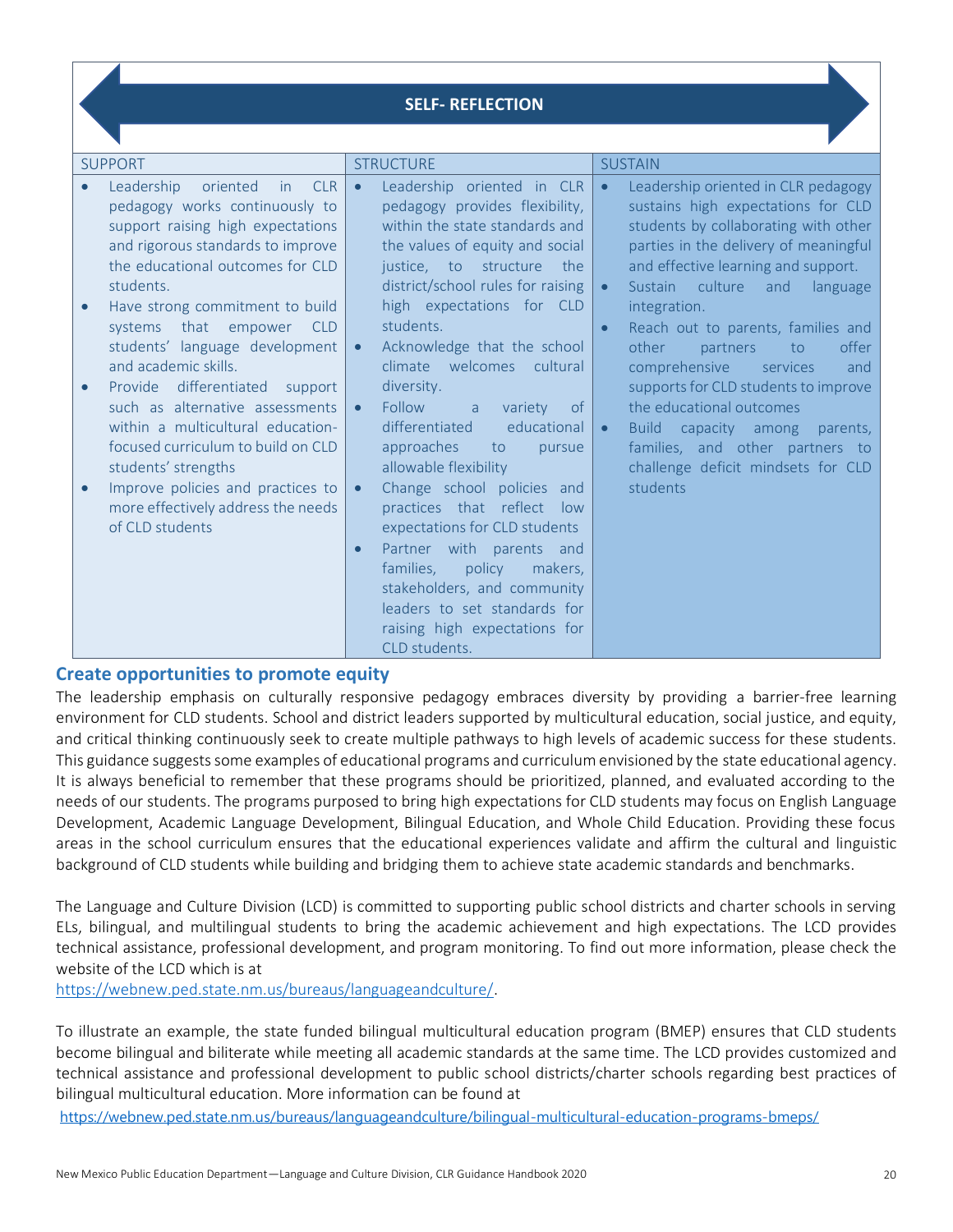# <span id="page-20-0"></span>**Four Focus Areas of Culturally Responsive Pedagogy**

These four areas support educators to ensure that they prioritize the cognitive and socio-emotional development of students. New Mexico's teacher education evaluation and support system can be a useful example in addressing the needs of all students in four components of culturally responsive pedagogy.

| Academic Success                | Cultural Integrity            | <b>Critical Consciousness</b>        | Equity                       |
|---------------------------------|-------------------------------|--------------------------------------|------------------------------|
| Despite the current social      | Cultural relevant teaching    | Culturally relevant teaching         | Develop<br>and<br>sustain    |
| inequalities<br>and<br>hostile  | that<br>students<br>requires  | does not imply that it is            | educational<br>opportunities |
| classroom<br>environments,      | cultural<br>maintain<br>some  | enough for students to               | for all students and create  |
| develop<br>students<br>must     | integrity as well as academic | choose academic excellence           | schools<br>and<br>classrooms |
| academic skills. The way        | excellence.<br>Culturally     | culturally<br>and<br>remain          | where all students have a    |
| those skills are developed      | relevant teachers<br>utilize  | grounded if those skills and         | similar chance to learn      |
| may vary, but all students      | students' culture<br>as a     | abilities<br>represent<br>only       | regardless of their cultural |
| need literacy, numeracy,        | vehicle for learning.         | individual<br>achievement.           | and linguistic background.   |
| technological, social, and      |                               | Beyond those individual              |                              |
| political skills in order to be |                               | characteristics of academic          |                              |
| active participants in our      |                               | achievement and cultural             |                              |
| democracy.                      |                               | competence, students must            |                              |
|                                 |                               | develop<br>broader<br>$\overline{a}$ |                              |
|                                 |                               | sociopolitical consciousness         |                              |
|                                 |                               | that allows them to critique         |                              |
|                                 |                               | the cultural norms, values,          |                              |
|                                 |                               | mores, and institutions that         |                              |
|                                 |                               | produce and maintain social          |                              |
|                                 |                               | inequalities.                        |                              |
|                                 |                               |                                      |                              |

In 2010, NM adopted an additional 15% of state-specific standards in English Language Arts which focus on cultural responsiveness.

CLR is the educational practice for teaching ALL students and the recognition of ALL cultures and languages represented in the classroom and requires intrinsic motivation to learn about and respect the nature of cultures.

The New Mexico Public Education Department is currently engaged in a process to create a new educator effectiveness system. A series of statewide community conversations were held to solicit public input on improved ways to measure educator effectiveness and a re-envisioned summative evaluation report for New Mexico educators. At the same time, an Educator Effectiveness Task Force was formed to implement the public input and make recommendations for a framework for a new educator effectiveness system and summative evaluation report. The NMPED has integrated language and culture in to the four teaching domains. See the rubrics here:

<https://webnew.ped.state.nm.us/bureaus/languageandculture/culturally-and-linguistically-responsive-instruction/>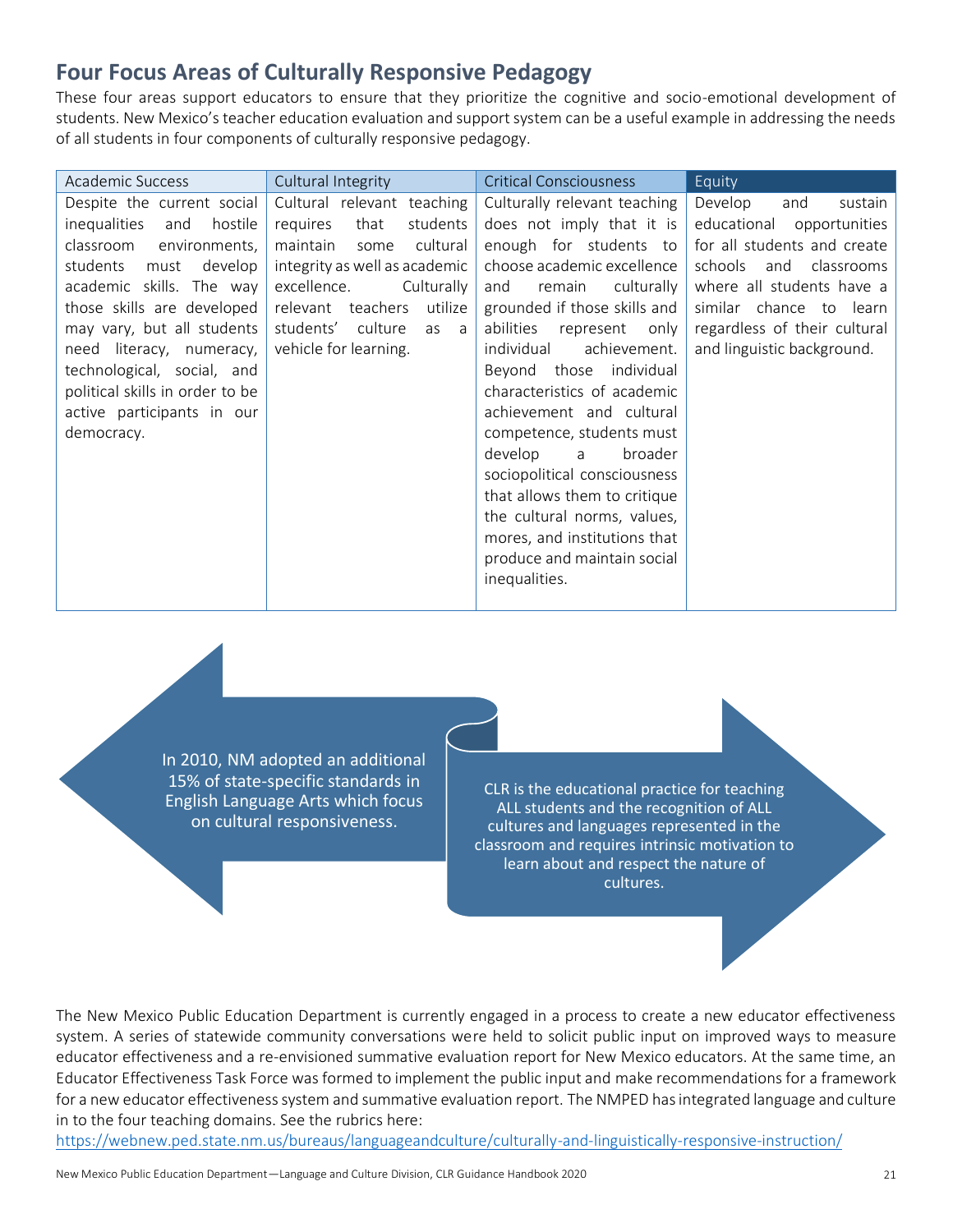# <span id="page-21-0"></span>**Superintendents and Principals Support to Teachers to Develop in CLR**

Research in culturally responsive teacher education highlights that use of classroom practices which leverage students' cultural and linguistic diversity are key elements to ensure the academic success of CLD students. Districts can use the following focus areas and guiding questions to select and guide teachers, teacher assistants, and instructional aids in the practice of CLR.

| <b>Guiding Questions</b><br><b>Focus Areas</b>                                                                                                              |                      |  |  |
|-------------------------------------------------------------------------------------------------------------------------------------------------------------|----------------------|--|--|
| Transformation<br>How might you conceptualize your own culture, the culture of the school, and the diversity<br>1.                                          |                      |  |  |
| of Teachers'                                                                                                                                                | among your students? |  |  |
| How might you validate and affirm the differences in culture, language, values, beliefs, practices<br>Attitudes,<br>2.                                      |                      |  |  |
| and traditions?<br><b>Beliefs and</b>                                                                                                                       |                      |  |  |
| How might you ensure that your students have multicultural education skills including respect,<br>Approach to<br>3.                                         |                      |  |  |
| <b>Affirm Cultural</b><br>empathy, and understanding in talking about their own culture and asking about others?                                            |                      |  |  |
| How might you articulate the role of your own personal experiences, educational backgrounds,<br>Diversity<br>4.                                             |                      |  |  |
| beliefs and attitudes to relate expectations for your students?                                                                                             |                      |  |  |
| How might you improve your personal knowledge and experiences related to students' cultures<br>5.                                                           |                      |  |  |
| and languages?                                                                                                                                              |                      |  |  |
| How might you articulate the complexity of identity development to your students who have<br>Students'<br>6.                                                |                      |  |  |
| different cultures and languages?<br>Social and                                                                                                             |                      |  |  |
| 7. How might you differentiate your teaching skills to be responsive to the challenges of building<br>Emotional                                             |                      |  |  |
| dual identities for your students who have different cultural expectations and parental goals?<br>Development                                               |                      |  |  |
| How might you promote positive learning experiences for CLD students in your classroom to<br>8.                                                             |                      |  |  |
| empower them to achieve academic success?                                                                                                                   |                      |  |  |
| How might you ensure that CLD students have strong sense of belonging in your classroom?<br>Classroom<br>9.                                                 |                      |  |  |
| 10. In your classroom, how might you create a climate of greater inclusiveness?<br>Climate and                                                              |                      |  |  |
| 11. What kind of strategies might you choose to address controversial issues such as race, gender<br>Safety<br>orientation, and/or class in your classroom? |                      |  |  |
| 12. How might you ensure CLD students are actively and meaningfully engaged in your classroom?<br>Student                                                   |                      |  |  |
| 13. How might you frame your instruction to set and hold high expectations for CLD students?<br>Engagement                                                  |                      |  |  |
| 14. How might you ensure that the curriculum helps your students develop accurate self-identities,<br>Curriculum and                                        |                      |  |  |
| Instruction<br>self-understanding and/or positive self-concepts?                                                                                            |                      |  |  |
| 15. How might you ensure that the curriculum holds high expectations for all students but                                                                   |                      |  |  |
| specifically for CLD students to pursue high academic success?                                                                                              |                      |  |  |
| 16. How might you use differentiated instructional methods to provide the best effective learning                                                           |                      |  |  |
| experiences for CLD students?                                                                                                                               |                      |  |  |
| 17. How might you ensure that the curriculum provides a whole child education approach which                                                                |                      |  |  |
| impacts the self-esteem and academic success of CLD students from a cultural background                                                                     |                      |  |  |
| perspective?                                                                                                                                                |                      |  |  |
| 18. How might you ensure that the curriculum is inclusive and has a focus on empowering CLD                                                                 |                      |  |  |
| students in your classroom?                                                                                                                                 |                      |  |  |
| 19. How might you ensure that the instructional materials you use in your classroom positively                                                              |                      |  |  |
| reflect LCDs' cultures and traditions?                                                                                                                      |                      |  |  |
| 20. How might you familiarize yourself with state and district standards and tests for ELs in order to<br>English                                           |                      |  |  |
| implement them?<br>Language                                                                                                                                 |                      |  |  |
| 21. How well do you understand the purposes, requirements and contents of ELs program(s) in the<br>Learners and                                             |                      |  |  |
| Bilingual-<br>state?                                                                                                                                        |                      |  |  |
|                                                                                                                                                             |                      |  |  |
| Multicultural<br>22. How might you articulate the needs of ELs to pursue social and academic objectives in your                                             |                      |  |  |
| Education<br>classroom?                                                                                                                                     |                      |  |  |
| 23. How might you foster academic and conversational competence for ELs in your classroom?                                                                  |                      |  |  |
| 24. To what extent are you familiar with differentiated instructional strategies to provide support<br>for ELs?                                             |                      |  |  |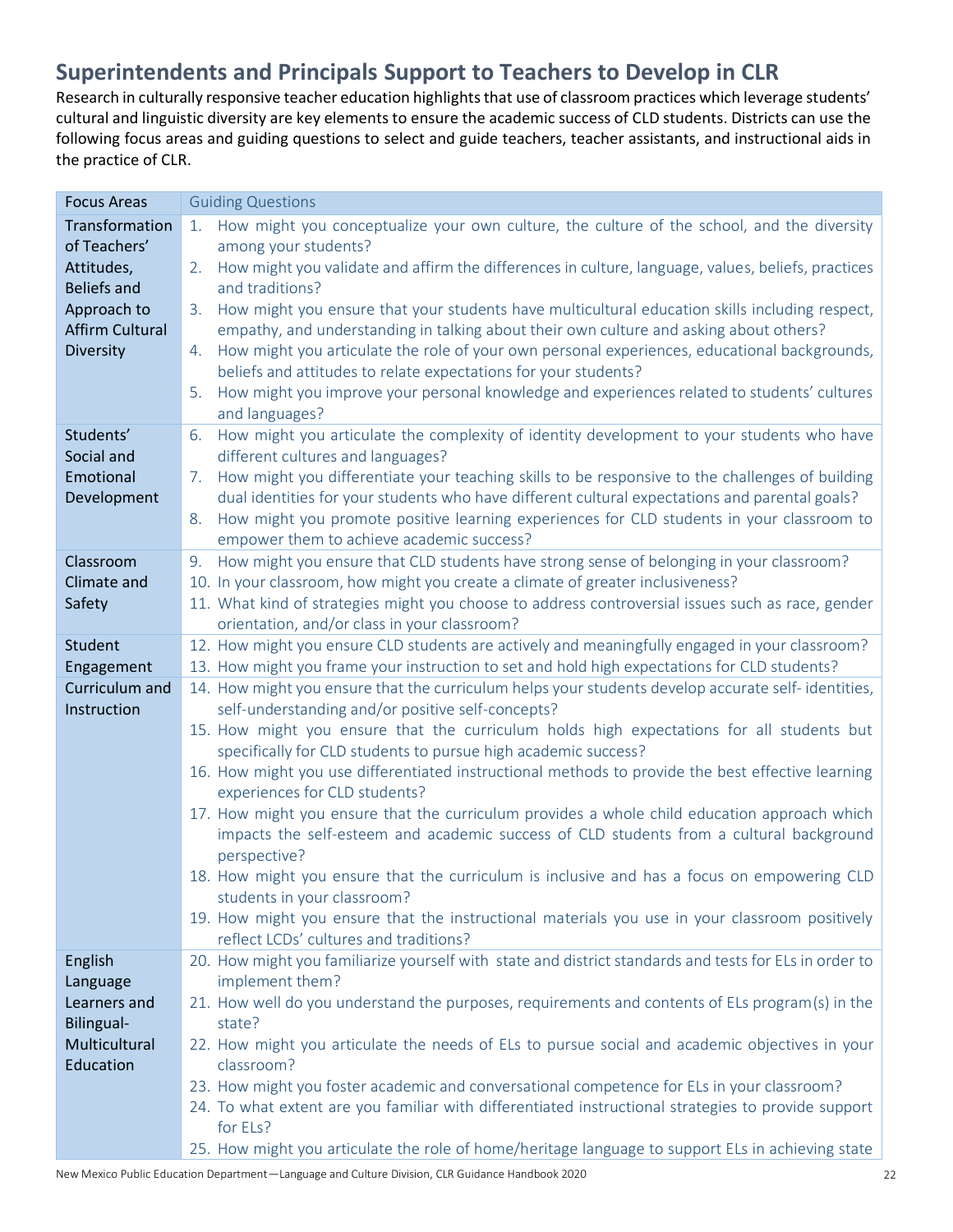|               | standards?                                                                                        |
|---------------|---------------------------------------------------------------------------------------------------|
|               | 26. How might you provide support and guidance for CLD students to honor their home/heritage      |
|               | language in pursuing further social and academic achievements?                                    |
| Assessment    | 27. How might you consider the role of culture and language when you prepare informal             |
|               | measurements and assessment tools for your classroom?                                             |
|               | 28. How might you provide alternative informal assessment opportunities for CLD students that     |
|               | allow them to reflect their cultural knowledge and traditions?                                    |
|               | 29. How might you ensure that CLD students in your classroom have clear understanding of formal   |
|               | assessments such as standardized testing, and state assessment?                                   |
|               | 30. How might you monitor CLD students' progress to prepare them for formal assessments?          |
|               | 31. How might you reflect on the scores of CLD students regarding informal and formal assessment? |
|               | 32. How might you motivate CLD students to achieve the most acurate results on informal and       |
|               | formal assessments?                                                                               |
| Collaboration | 33. How might you communicate effectively and successfully with parents and community members     |
| with Parents  | to learn about CLD students' culture and traditions?                                              |
| and           | 34. How might you position yourself as a teacher intending to bridge between the home culture and |
| Community     | school culture?                                                                                   |
|               | 35. How might you collaborate with parents of CLD students to inform them about students'         |
|               | academic expectations and progress?                                                               |
|               | 36. How might you ensure that the parents of CLD students have clear understanding of the         |
|               | importance, requirements, purpose, and general content of formal assessments?                     |
|               | 37. How might you establish partnerships with parents of CLD students to co-create high academic  |
|               | expectations?                                                                                     |
|               | 38. How might you guide the parents of CLD students to participate in decision-making and to take |
|               | leadership role throughout the classroom and school?                                              |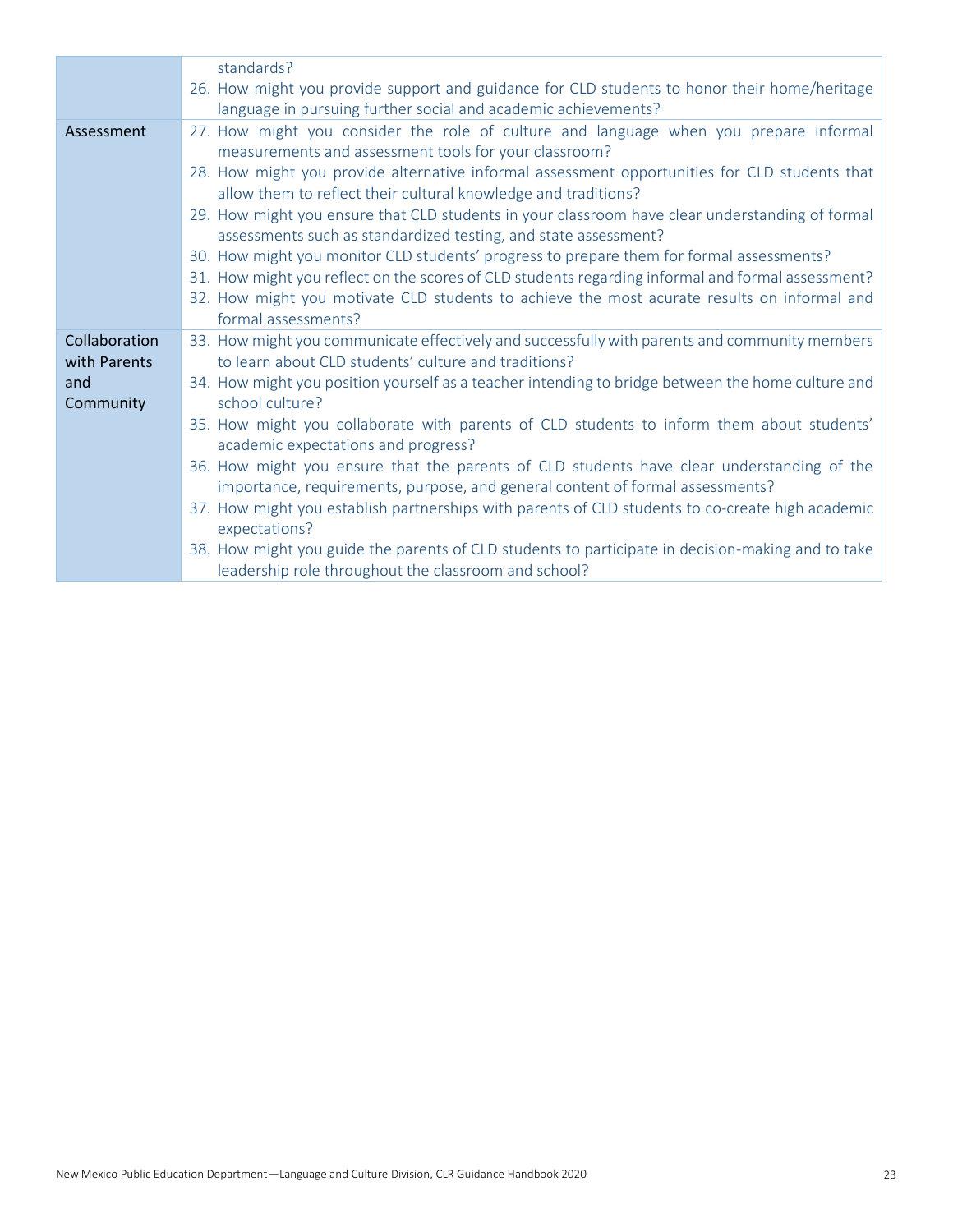# <span id="page-23-0"></span>**Providing Professional Development Opportunities**

Leaders should provide extensive support to teachers in implementing culturally and linguistically responsive instruction. The research highlights the importance of professional development opportunities in improving the knowledge and practice of CLR for in-service teachers. While teacher preparation programs may have an emphasis on CLR, first-year teachers or teachers new to a school community may need substantial support for the school administration and leadership to successfully serve CLD students. Effective professional development not only helps ensure teachers have requisite knowledge and skills in CLR but it also empowers school vision, mission and policy of the school or district for pursuing excellence in promoting inclusive education. Educational leaders who are committed to transforming their existing school climates into a more culturally and linguistically responsive climates may use the following checklist to frame effective professional development opportunities for their staff and teachers.

## <span id="page-23-1"></span>**Professional Development Plan Evaluation Checklist**

Mark the items the school, district, or charter school professional development incorporates.

| The professional development aligns with the concerns and issues of CLD students' education to improve and enrich                                                                |
|----------------------------------------------------------------------------------------------------------------------------------------------------------------------------------|
| their learning experiences in classroom and school.                                                                                                                              |
| Professional development focuses on cultivating the theoretical knowledge of teachers about CLR to ensure the most                                                               |
| effective practices.                                                                                                                                                             |
| The professional development provides best opportunities for teachers to examine their beliefs, biases, and<br>misconceptions.                                                   |
|                                                                                                                                                                                  |
| The professional development provides experimental learning opportunities in order to promote a deep<br>understanding of the educational experiences of CLD students.            |
| The professional development creates professional learning environments where teachers can learn from others'<br>experiences and recommendations.                                |
| The professional development incorporates the input from the parents, communities of CLD students.                                                                               |
| The professional development helps teachers be well equipped to collaborate with colleagues, social workers,<br>parents and community members to meet the needs of CLD students. |
|                                                                                                                                                                                  |
| The professional development provides deep learning about the foundations of culturally responsive instruction,<br>curriculum, and guidance.                                     |
| The professional development ensures that teachers, administrators and instructional coaches share the same vision                                                               |
| of culturally and linguistically responsive instruction.                                                                                                                         |
| The professional development honors the school's role in the community to implement the CLR framework.                                                                           |
| The professional development is informed by data.                                                                                                                                |
| The professional development inspires teachers to build more on culturally and linguistically responsive pedagogy,                                                               |
| and to seek collaboration and networking to ensure best practices in this context.                                                                                               |
|                                                                                                                                                                                  |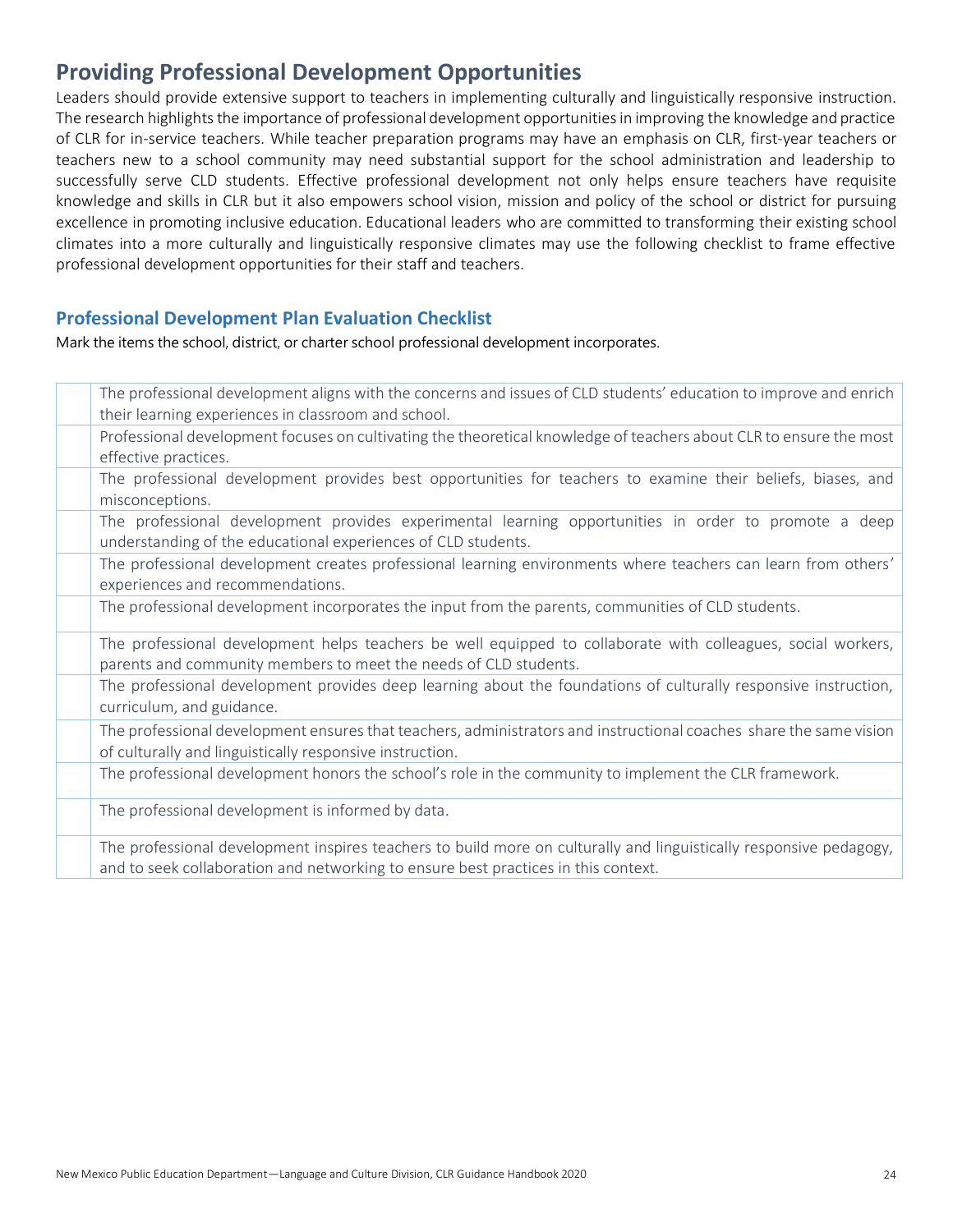# <span id="page-24-0"></span>**Educational Leadership Approaches to Promote CLR Checklist**

To summarize the suggested educational leadership approaches to promote CLR, district or school leaders can use the checklist below which is adopted from Khalifa, Gooden, & Davis, 2016.

| Critical Self Reflection on My Personal Leadership |                                                                                                            |  |  |
|----------------------------------------------------|------------------------------------------------------------------------------------------------------------|--|--|
|                                                    | Committing to continuous learning of cultural knowledge and contexts                                       |  |  |
|                                                    | Displaying a critical consciousness on practice in and out of my school or district                        |  |  |
|                                                    | Using school data and indicators to measure my own culturally and linguistically responsive leadership     |  |  |
|                                                    | Using family, parent, and community voices to quide my culturally and linguistically responsive leadership |  |  |
|                                                    | Eliminating stereotyping, bias, and negative profiling in my school or district                            |  |  |
|                                                    | Using equity audits to measure student inclusiveness, policy, and practice                                 |  |  |
|                                                    | Being a transformative leader with courage for social justice and inclusion                                |  |  |
|                                                    | <b>Culturally Responsive Teachers</b>                                                                      |  |  |
|                                                    | Building teacher capacities for culturally responsive pedagogy                                             |  |  |
|                                                    | Creating professional development opportunities in culturally and linguistically responsive instruction    |  |  |
|                                                    | Using school data to see cultural gaps in achievement, discipline, enrichment, and remedial services       |  |  |
|                                                    | Creating teams in my school or district to explore new ways for teachers to be culturally responsive       |  |  |
|                                                    | Engaging and redesigning the school curriculum to become more culturally and linguistically responsive     |  |  |
|                                                    | Modelling culturally and linguistically responsive instruction                                             |  |  |
|                                                    | Using culturally and linguistically responsive assessment tools for students                               |  |  |
|                                                    | Culturally and Linguistically Responsive School Environment                                                |  |  |
|                                                    | Affirming and validating all students' cultural, social, and linguistic characteristics                    |  |  |
|                                                    | Improving respect to differences, mutual understanding and empathy among students                          |  |  |
|                                                    | Ensuring discrimination-free, barrier-free, and bias-free school and district climate                      |  |  |
|                                                    | Promoting continuously differentiated inclusive instructional and behavioral practices                     |  |  |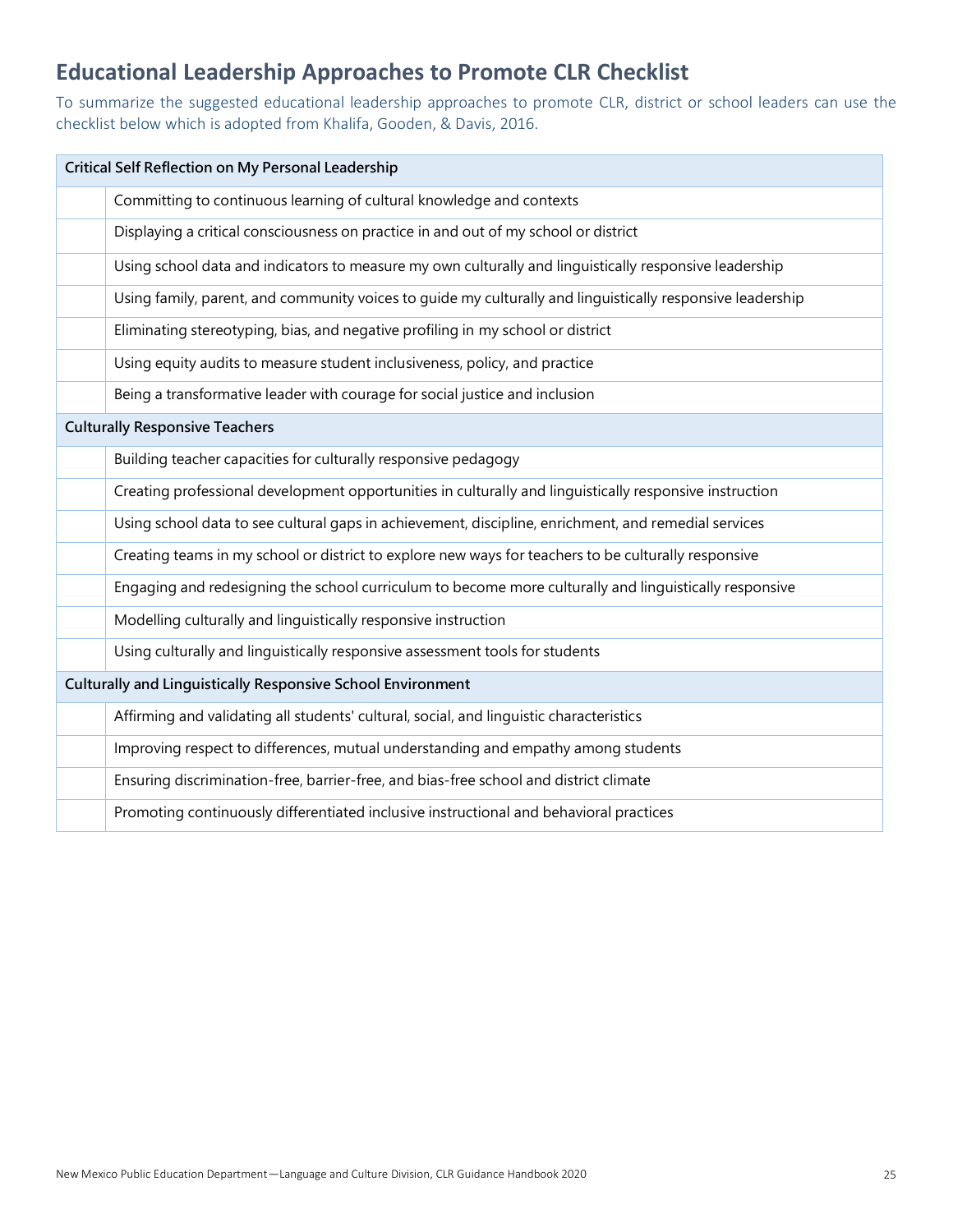# <span id="page-25-0"></span>**Engaging Families, Parents, and Communities Plan Template**

Districts and schools should aim for strong, in-depth, and effective family engagement to learn from families and create a bridge between the school and home culture. When district or school leaders design family engagement programs that respect cultures, traditions, languages, values, and beliefs, they foster a barrier-free school community. It is also important to remember that districts or schools should aim to collaborate with families of CLD students to improve the academic achievement of the students. Districts or schools can use the following model to engage the families of CLD students to have a leadership role in school and community.

The LCD also recommends using the family engagement tools on the nmengaged.com website: [www.nmengaged.com](http://www.nmengaged.com/)

|                                                                                                                                                                                  | <b>Overarching Goals</b>               |                            |                     |  |  |
|----------------------------------------------------------------------------------------------------------------------------------------------------------------------------------|----------------------------------------|----------------------------|---------------------|--|--|
| <b>Guiding Questions</b>                                                                                                                                                         | <b>Student Academic</b><br>Achievement | <b>Providing Resources</b> | Parental Leadership |  |  |
| apply<br>might<br>you<br>How<br>inventories to learn about<br>parents and families cultural<br>and linguistic backgrounds?                                                       |                                        |                            |                     |  |  |
| How might you use the<br>cultural<br>and<br>linguistic<br>background inventories to<br>assess the needs of parents<br>and families?                                              |                                        |                            |                     |  |  |
| How might you engage<br>parents and families into the<br>school<br>culture<br>and<br>community?                                                                                  |                                        |                            |                     |  |  |
| How might you design the<br>curriculum and programs in<br>district/schools<br>the<br>to<br>cultural<br>recognize<br>and<br>linguistic differences among<br>parents and families? |                                        |                            |                     |  |  |
| How might you ensure that<br>the parents and families of<br>CLD students feel safe and<br>comfortable being involved<br>in school culture?                                       |                                        |                            |                     |  |  |
| How might you recruit the<br>parents and families of CLD<br>students to positions and<br>placement of voice and<br>leadership<br>the<br>in<br>school/district?                   |                                        |                            |                     |  |  |
| How might you inform the<br>parents and families of CLD<br>students<br>about<br>policy,<br>regulation,<br>program<br>requirements<br>and<br>resources?                           |                                        |                            |                     |  |  |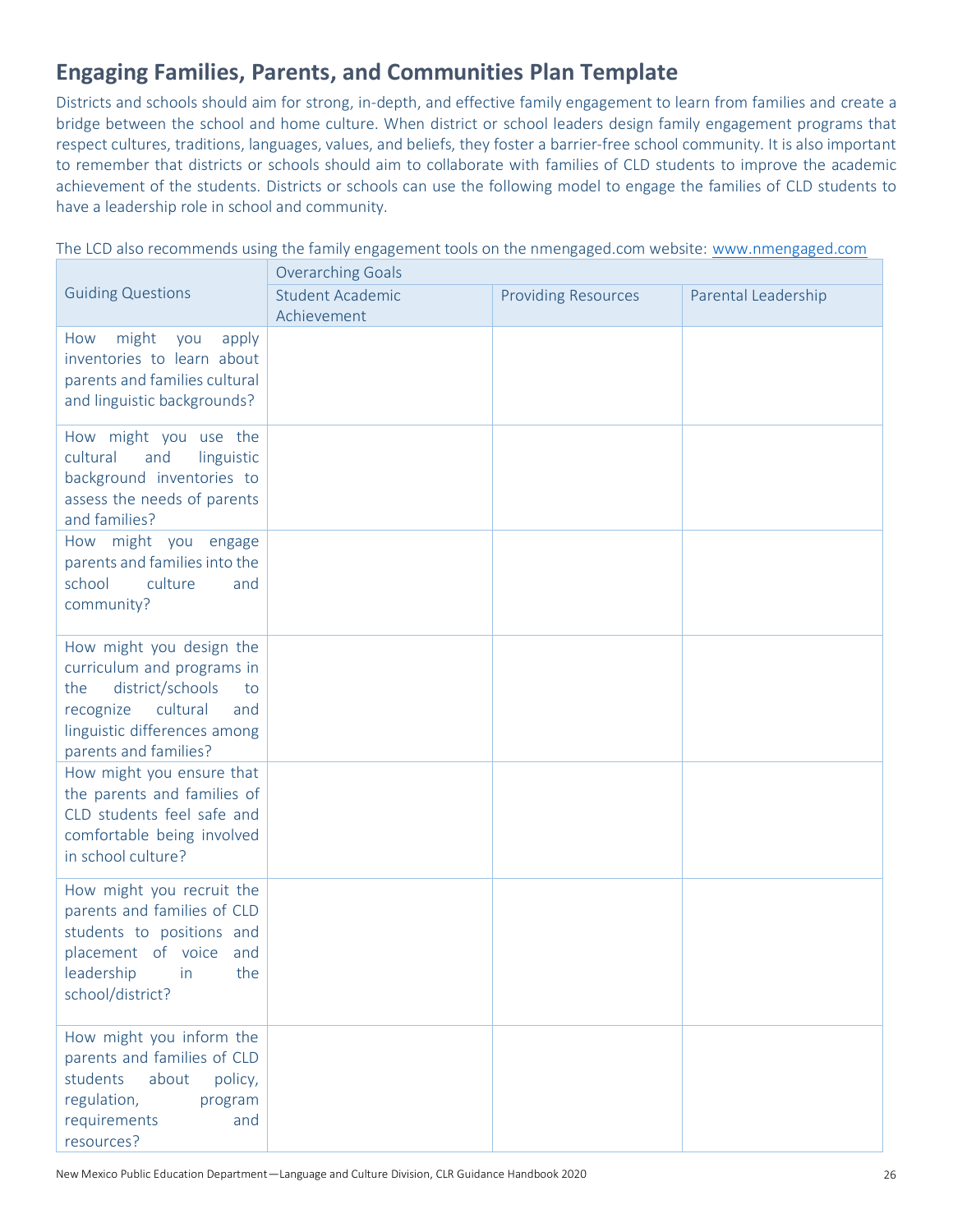# <span id="page-26-0"></span>**Promoting Family Involvement in Culturally Responsive School Communities**

The following are ideas on how to promote family engagement in schools, districts, and charter schools. Source: The material adapted from the "New Comer Tool Kit- U.S Department of Education, Office of Innovation and Improvement (2007)

| Identify the most effective<br>ways to recruit and train<br>parents and family members to<br>have a leadership role in the<br>school, district, and/or<br>community | Parents/families and educators<br>collaborate to transform the<br>school climate into a more<br>culturally and linguistically<br>reponsive environment         | Recruit and retain educators<br>who have a strong value placed<br>on and skills in creating family-<br>friendly classrooms, schools,<br>and districts                                 |
|---------------------------------------------------------------------------------------------------------------------------------------------------------------------|----------------------------------------------------------------------------------------------------------------------------------------------------------------|---------------------------------------------------------------------------------------------------------------------------------------------------------------------------------------|
|                                                                                                                                                                     |                                                                                                                                                                |                                                                                                                                                                                       |
| Inform parents about parental<br>rights in education, state laws,<br>school policy, and the impact of<br>family engagement in student<br>academic success           | All parents/families and<br>educators are informed and<br>have the opportunity to build<br>strong foundations through<br>parent/family-school<br>collaboration | Communication and trainings<br>focus on growing the skills and<br>knowledge of educators to<br>implement best practices in<br>culturally responsive parent-<br>teacher communication. |
|                                                                                                                                                                     |                                                                                                                                                                |                                                                                                                                                                                       |
| Promote and monitor a school<br>climate that allows parents and<br>families to feel welcome, safe<br>and comforable themselves.                                     | All parents/families and<br>educators are committed to<br>creating family-friendly schools                                                                     | Improve the instructional skills<br>and pedagogy of educators to<br>promote effective and<br>professional connections with<br>parents/families                                        |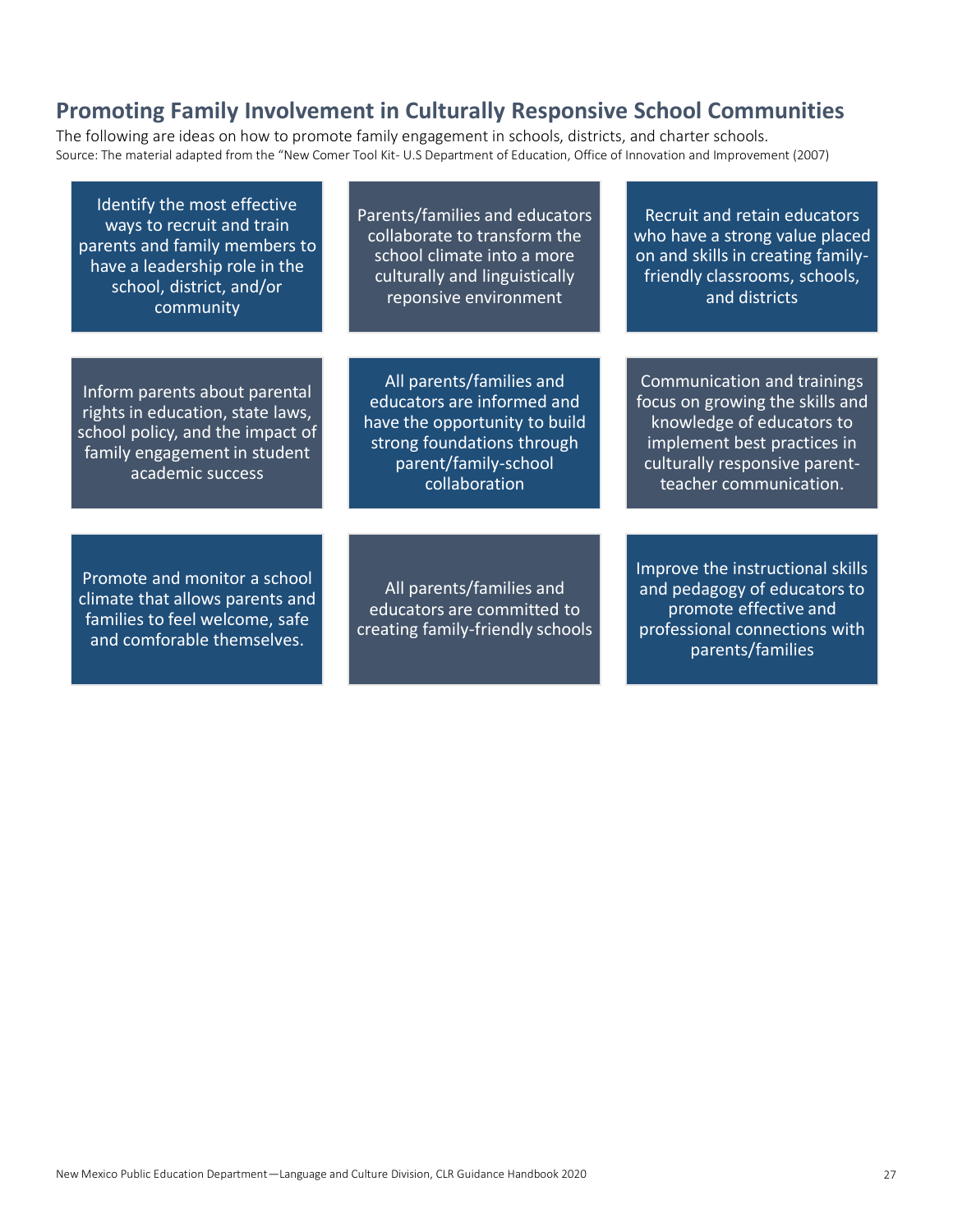## <span id="page-27-0"></span>**Designing a CLR Strategic Action Plan**

This strategic action plan can be used by districts, schools, and charter schools to consider next steps to ensure that CLR is part of the systems processes, policies, programs, systems and instruction. Use the table in Appendix B to design your plan.

#### Introduction

Schools, districts and charter schools will outline the details of the CLR Action Plan and anchor it in the district and school data. The introduction may also include information on the demographics of students and staff. All definitions and terminology should be explained or defined in this section. The districts or schools may also include details about the various steps<sup>1</sup> that have been taken in the design of the CLR Action Plan such as building a team in the district or referencing this guidance.

#### Key Issues and Areas of Focus

The needs assessment that includes the description of each focus area: Curriculum, Learning Environment, Professional Development, and Family Engagement should be detailed in this section. In addition to breaking out the needs assessment, the districts and schools should draw the outline of the analysis of the needs assessment to provide a rationale for designing the Plan based in qualitative and quantitative data, as well as stakeholder input.

#### Action Planning

The districts or schools provide a clear and solid picture of the elements of the CLR Action Plan in this section, which may include the discussion of limitations and challenges regarding the integration and implementation of districtwide or schoolwide Plan.

#### Sustainability

The districts or schools describe how they will monitor the integration and implementation of the Plan in their district, schools, and classrooms to support the best practices of CLR. The district may also include the discussion of establishing school and district policy that reflects CLR.

#### Resources

The districts or schools can provide any resources that may be helpful for students, teachers, and parents in the implementation of the CLR Action Plan. This part may include resources that are tailored based on the analysis of the needs assessment.

#### References and Appendix

Any reference materials that the schools or district use in designing the CLR Action Plan and Guide should be listed in this part.

New Mexico Public Education Department—Language and Culture Division, CLR Guidance Handbook 2020 28  $1$  The steps include the design and submission of the visual representation of the CLR Framework and the use of the 5-Stages CLR Framework: School by Design Tool.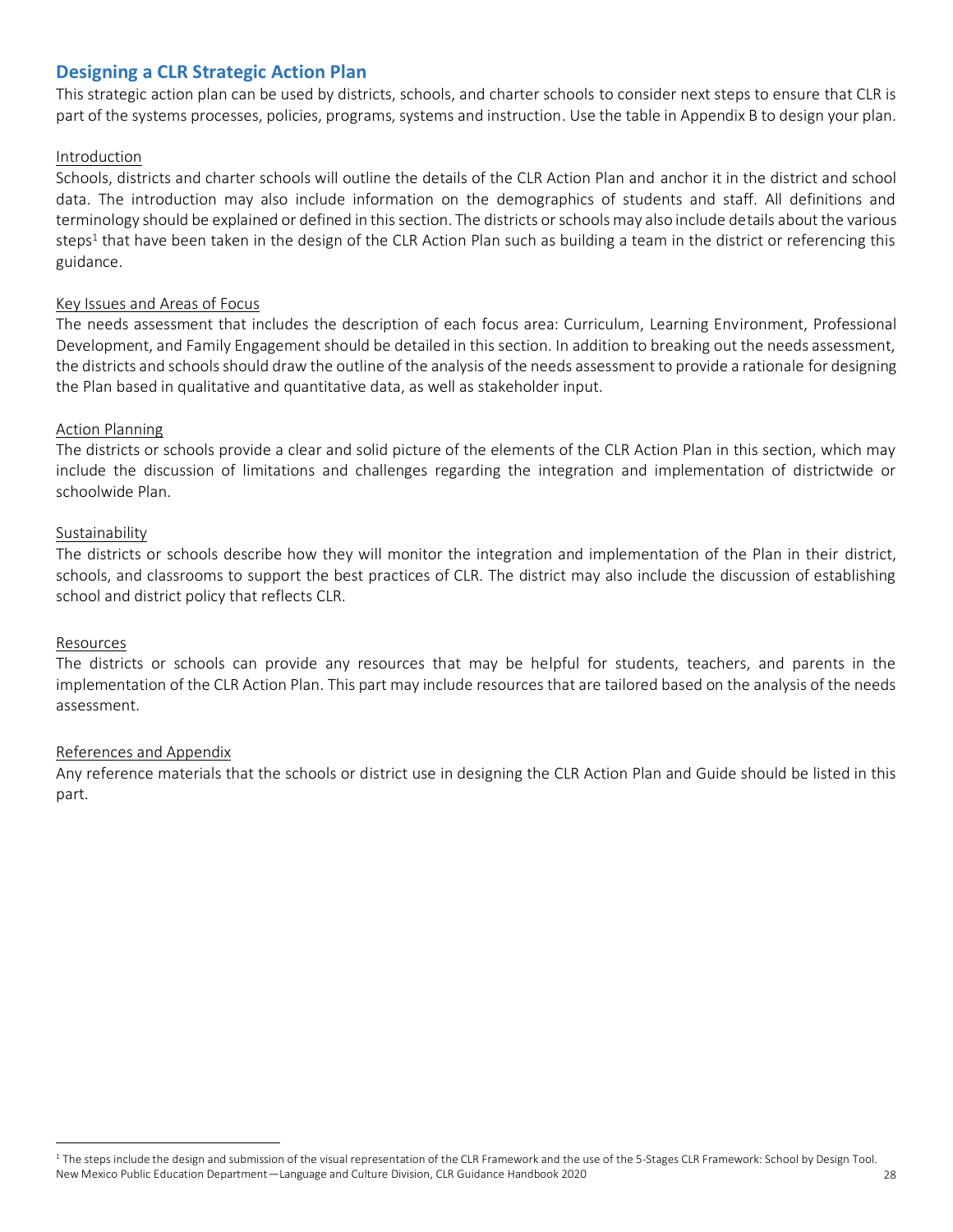# <span id="page-28-0"></span>**References**

Banks, J. A. (2005). Cultural diversity and education: Foundations, curriculum, and teaching. Routledge.

Brice-Heath, S. (1989). Oral and literate traditions among Black Americans living in poverty. American Psychologist , 44(2), 367.

Delpit, L. (1995). Other people's children: Cultural conflict in the classroom. Harvard Educational Review, 65, 510-510.

Gay, G. (2000). Culturally responsive teaching: Theory, practice and research.

Hanley, J. H. (1999). Beyond the tip of the iceberg. Reaching today's youth. The Community Circle of Caring Journal, 3(2), 9-12.

Hammond, Z. (2015). Culturally responsive teaching and the brain: Promoting authentic engagement and rigor among culturally and linguistically diverse students . Corwin Press.

Hollie, S. (2012). Culturally and linguistically responsive teaching and learning: Classroom practices for student success . Teacher Created Materials.

Hollie, S. (2019). Branding Culturally Relevant Teaching: A Call for Remixes. Teacher Education Quarterly, 46(4), 31-52.

Khalifa, M. A. (2018). Culturally responsive school leadership (Vol. 217). Cambridge, MA: Harvard Education Press.

Ladson-Billings, G. (1994). What we can learn from multicultural education research. Educational leadership, 51(8), 22-26.

Nieto, S. (1999). What Does It Mean To Affirm Diversity?. School Administrator, 56(6), 32-35.

Novick, R. (1996). Developmentally Appropriate and Culturally Responsive Education: Theory in Practice. Northwest Regional Educational Laboratory Program Report.

Wlodkowski, R. J., & Ginsberg, M. B. (1994). Diversity & Motivation: Culturally Responsive Teaching.

Jossey-Bass Higher and Adult Education Series. Jossey-Bass Education Series, Jossey-Bass Social and Behavioral Science Series . Jossey-Bass Inc., 350 Sansome St., San Francisco, CA 94104.

Zwiers, J., & Crawford, M. (2011). Academic conversations: Classroom talk that fosters critical thinking and content understandings. Stenhouse Publishers.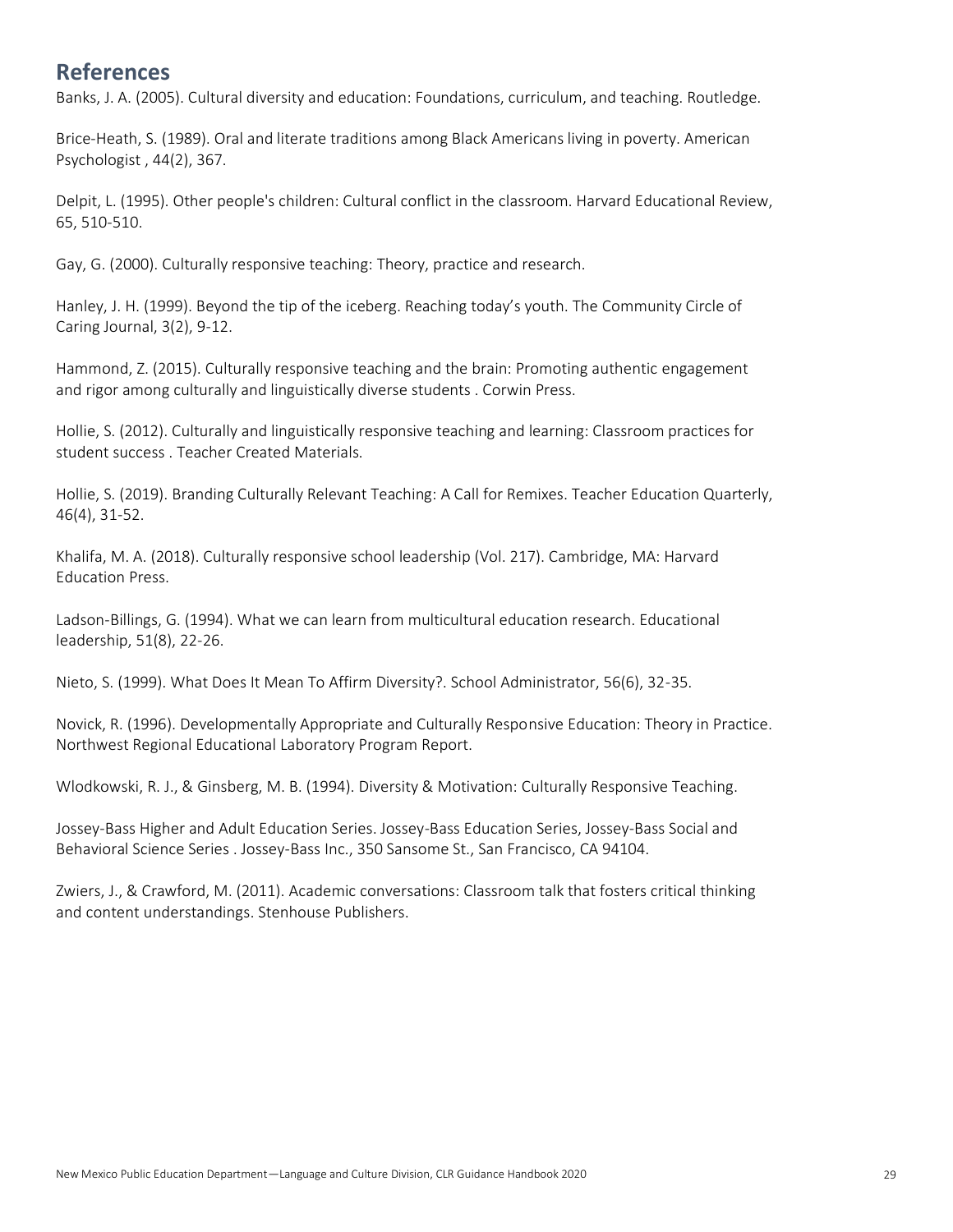# <span id="page-29-0"></span>**APPENDIX**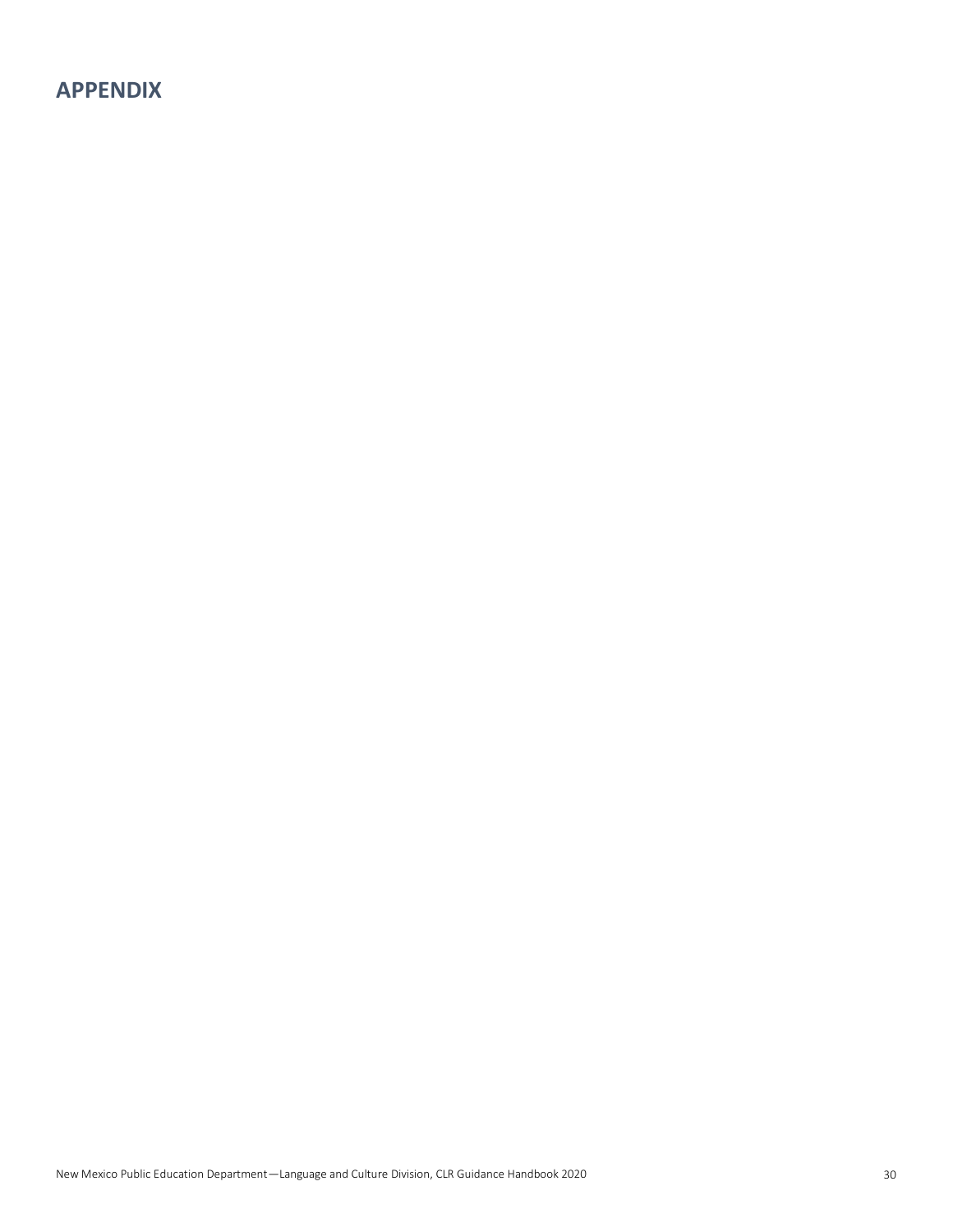## <span id="page-30-0"></span>**Appendix A: CLR Action Plan Team**

The following CLR Team Members take an active role to design the Action Plan and to form the CLR Guide in \_\_\_\_\_\_\_\_\_\_\_\_\_\_\_\_\_\_\_ (District/School Name)

| Name | Title | School | Signature |  |
|------|-------|--------|-----------|--|
|      |       |        |           |  |
|      |       |        |           |  |
|      |       |        |           |  |
|      |       |        |           |  |
|      |       |        |           |  |
|      |       |        |           |  |
|      |       |        |           |  |
|      |       |        |           |  |
|      |       |        |           |  |
|      |       |        |           |  |
|      |       |        |           |  |
|      |       |        |           |  |
|      |       |        |           |  |
|      |       |        |           |  |
|      |       |        |           |  |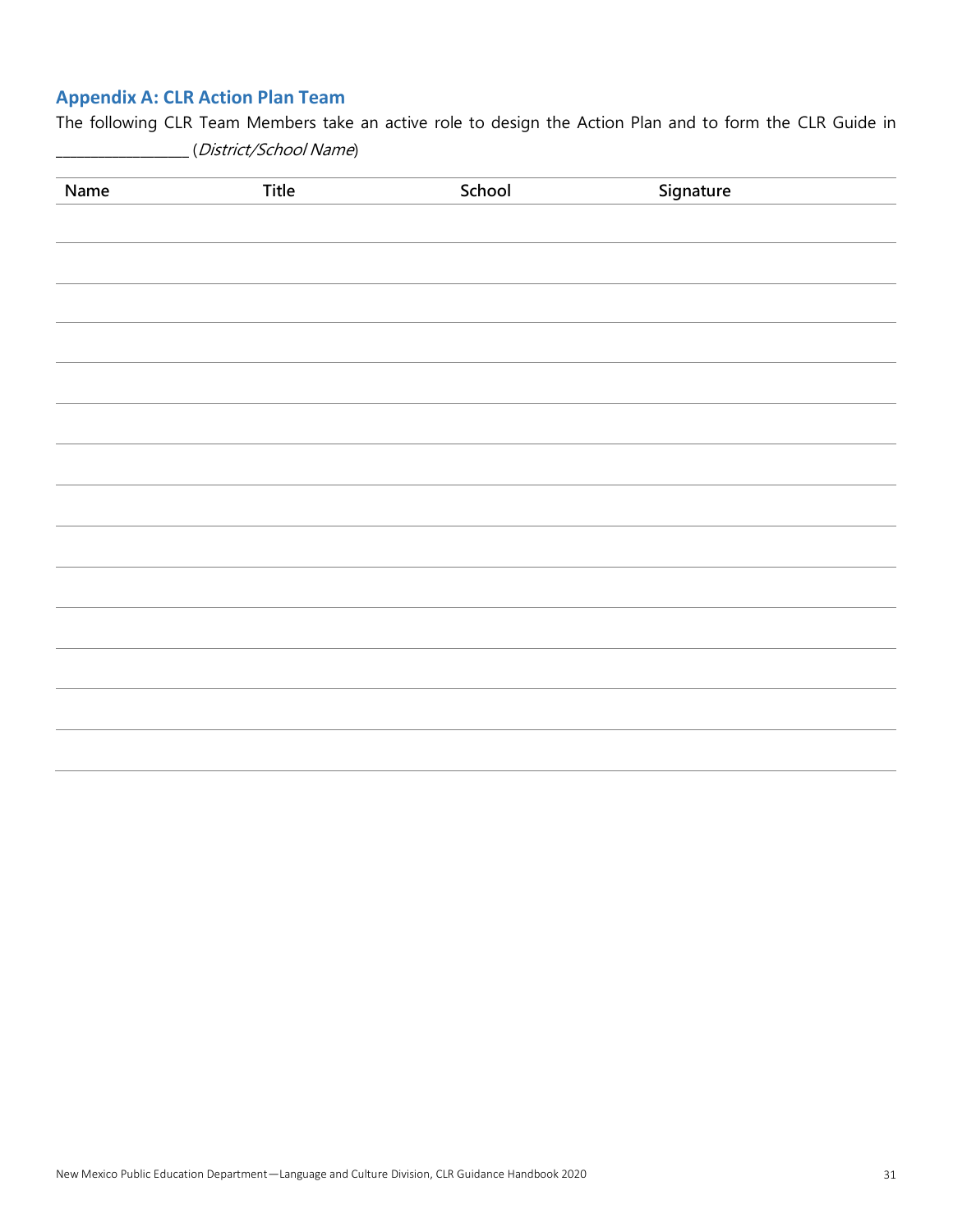## <span id="page-31-0"></span>**Appendix B: School/District CLR Strategic Action Plan**

| . .                                                   | Projected<br>Goals<br>(desired<br>results) | <b>Strategies</b><br>(how you will<br>meet your<br>goals) | Planning/Supporting<br><b>Documents</b><br>(what you will use as<br>a guide)<br>Include any required | Activities<br>(actions,<br>projects, etc<br>that help you<br>attain your<br>goals) | <b>Staff</b><br>Member<br>Assigned To<br>(who will<br>lead the<br>work of | Timeline<br>(when will you<br>complete?) |
|-------------------------------------------------------|--------------------------------------------|-----------------------------------------------------------|------------------------------------------------------------------------------------------------------|------------------------------------------------------------------------------------|---------------------------------------------------------------------------|------------------------------------------|
|                                                       |                                            |                                                           | compliance or<br>guidance documents<br>issues by the NMPED<br>or charter authorizer.                 |                                                                                    | attaining this<br>goal?)                                                  |                                          |
| <b>CURRICULUM</b><br><b>ADAPTATION</b>                |                                            |                                                           |                                                                                                      |                                                                                    |                                                                           |                                          |
| <b>LEARNING</b><br><b>ENVIRONMENT</b>                 |                                            |                                                           |                                                                                                      |                                                                                    |                                                                           |                                          |
| <b>INSTRUCTIONAL</b><br><b>DELIVERY</b>               |                                            |                                                           |                                                                                                      |                                                                                    |                                                                           |                                          |
| <b>SCHOOL</b><br><b>CALENDAR</b><br><b>DESIGN</b>     |                                            |                                                           |                                                                                                      |                                                                                    |                                                                           |                                          |
| PROFESSIONAL<br><b>DEVELOPMENT</b><br><b>PLANNING</b> |                                            |                                                           |                                                                                                      |                                                                                    |                                                                           |                                          |
| <b>FAMILY</b><br><b>ENGAGEMENT</b>                    |                                            |                                                           |                                                                                                      |                                                                                    |                                                                           |                                          |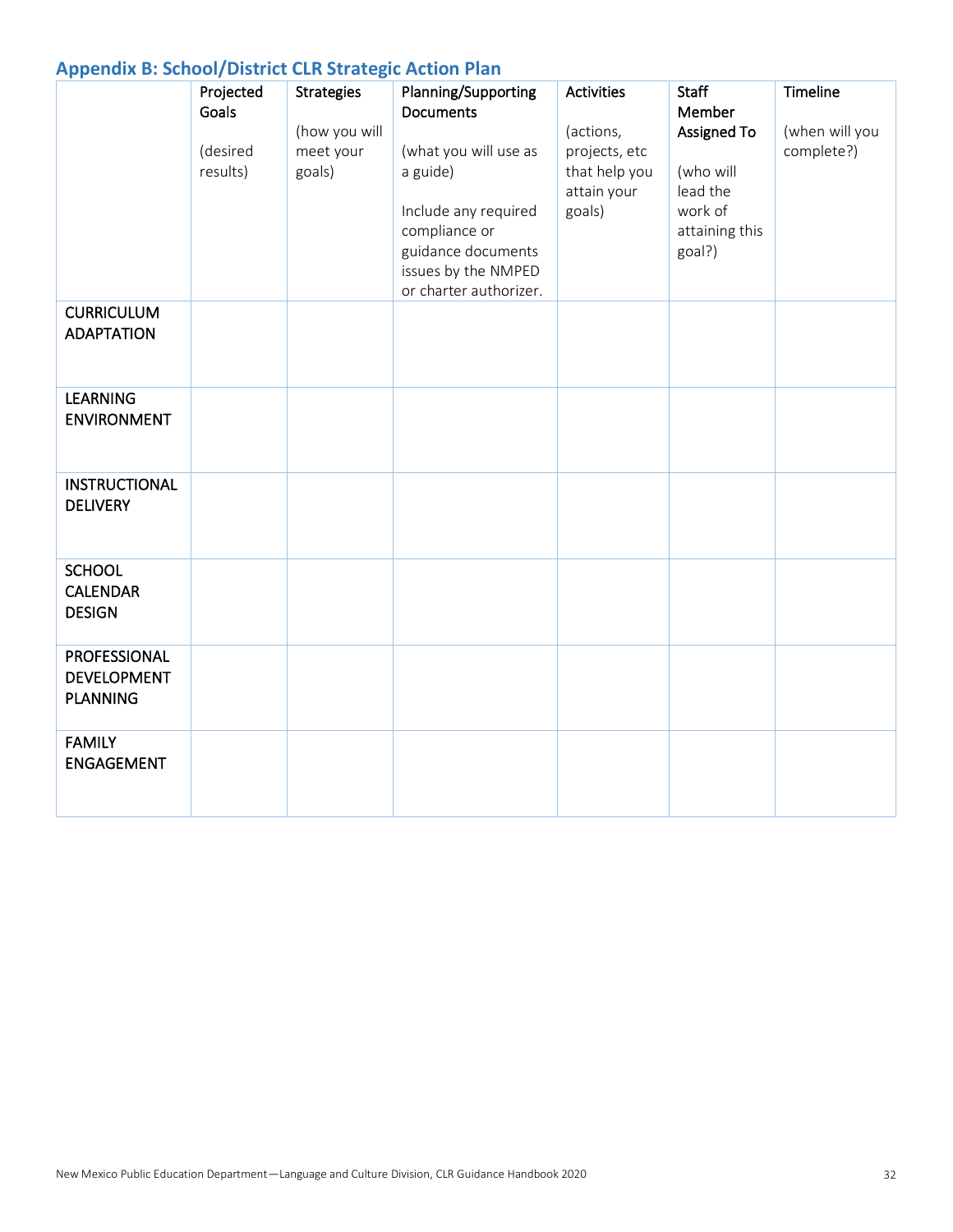## <span id="page-32-0"></span>**Appendix C: Operationalizing Your CLR Framework**

| Assess and plan how to operationalize the systems and processes that focus on underserved students. |                                                                                                          |  |  |  |
|-----------------------------------------------------------------------------------------------------|----------------------------------------------------------------------------------------------------------|--|--|--|
|                                                                                                     | Is this component reflected in the district/charter school policies? (Yes or No) If yes, reference board |  |  |  |
|                                                                                                     | policy title, number, adoption date, and revision. If not, describe the plan to incorporate into the     |  |  |  |
|                                                                                                     | policies.                                                                                                |  |  |  |
| Curriculum                                                                                          | Y/N                                                                                                      |  |  |  |
| Adaptation                                                                                          |                                                                                                          |  |  |  |
| Learning                                                                                            | Y/N                                                                                                      |  |  |  |
| Environment                                                                                         |                                                                                                          |  |  |  |
| Instructional                                                                                       | Y/N                                                                                                      |  |  |  |
| Delivery                                                                                            |                                                                                                          |  |  |  |
| School                                                                                              | Y/N                                                                                                      |  |  |  |
| Calendar                                                                                            |                                                                                                          |  |  |  |
| Design                                                                                              |                                                                                                          |  |  |  |
| Professional                                                                                        | Y/N                                                                                                      |  |  |  |
| Development                                                                                         |                                                                                                          |  |  |  |
| Planning                                                                                            |                                                                                                          |  |  |  |
| Family                                                                                              | Y/N                                                                                                      |  |  |  |
| Engagement                                                                                          |                                                                                                          |  |  |  |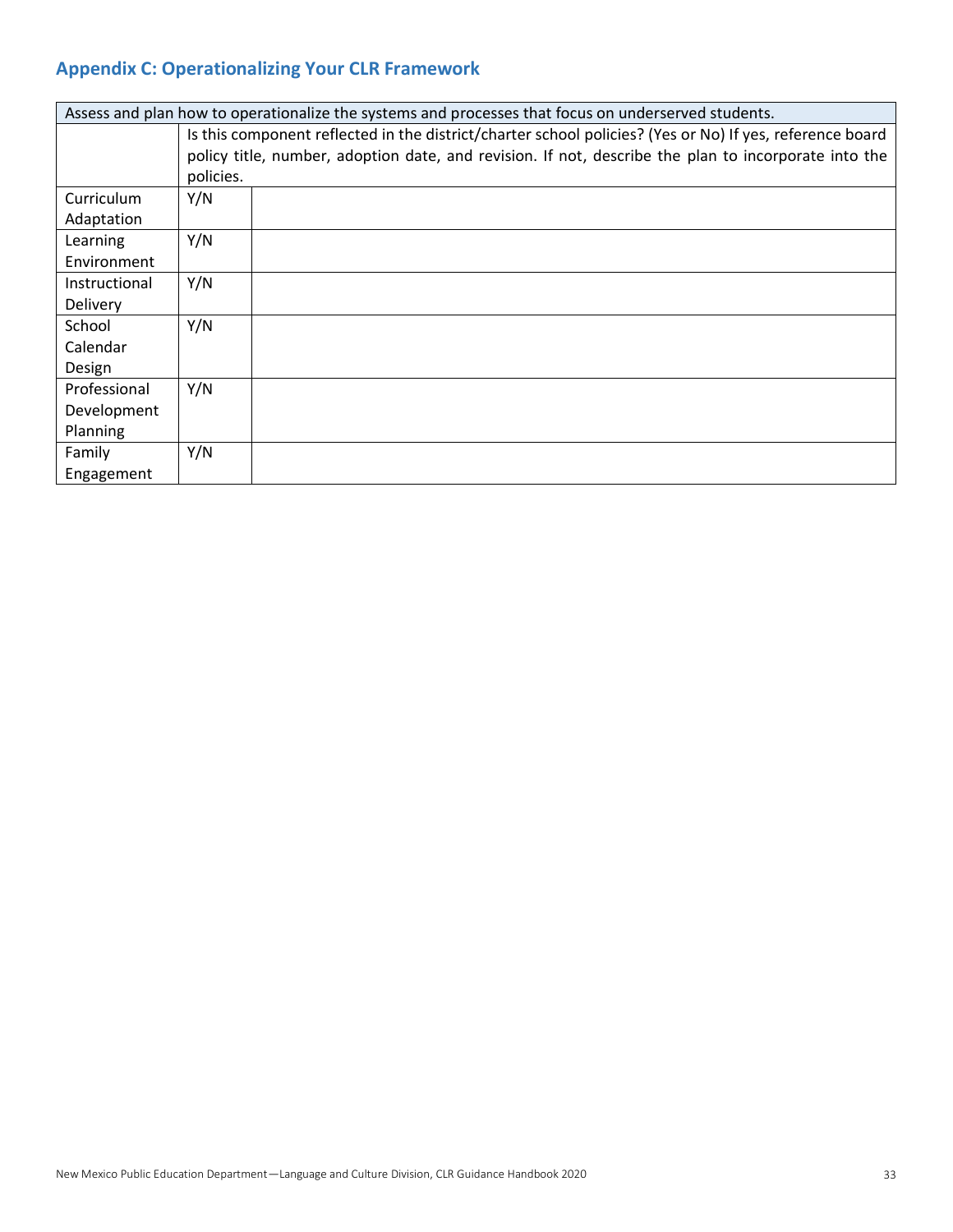## <span id="page-33-0"></span>**Appendix D: Resources to Extend the Knowledge on CLR**

The following resources may help you to find out more about multicultural education, critical pedagogy, social justice and equity in education and CLR.

#### <span id="page-33-1"></span>Websites

- **Advancement Project:** Advancement Project is a next generation, multi-racial civil rights organization. Rooted in the great human rights struggles for equality and justice to fulfill America's promise of a caring, inclusive and just democracy. We use innovative tools and strategies to strengthen social movements and achieve high impact policy change. <https://advancementproject.org/home/>
- **Alaska Native Knowledge Network:** The **Alaska Native Knowledge Network (ANKN)** is an AKRSI partner designed to serve as a resource for compiling and exchanging information related to Alaska Native knowledge systems and ways of knowing. It has been established to assist Native people, government agencies, educators and the general public in gaining access to the knowledge base that Alaska Natives have acquired through cumulative experience over millennia[. http://ankn.uaf.edu](http://ankn.uaf.edu/)
- **Anti-Defamation League (ADL):** A nonprofit, nonpartisan organization with supporters and partners throughout the United States and around the world to prevent the defamation of Jewish people and seek justice and fair treatment to all. <https://www.adl.org/>
- **Center for Multicultural Education (CME):** Center for Multicultural Education at the University of Washington, Seattle WA, focuses on research projects and activities designed to improve practice related to equity issues, intergroup relations, and the achievement of all students. The Center also engages in services and teaching related to its research mission. <https://education.uw.edu/cme>
- **Changing Attitudes in America:** Yale-New Haven Teachers Institute lesson unit, designed for grades 5-6. Allows students to discuss strategies for confronting destructive stereotypes and mythologies, as well as promoting racial understanding in children[. http://teachersinstitute.yale.edu/curriculum/units/1994/4/94.04.04.x.html](http://teachersinstitute.yale.edu/curriculum/units/1994/4/94.04.04.x.html)
- **Culturally Responsive Instructional Resources for American Indian/Alaska Native Students:** This featured collection focuses on resources that support culturally responsive teaching for American Indian/Alaska Native students. Culturally responsive teaching is defined as the application of cultural knowledge, prior experiences, perspectives, and performance styles of AI/AN students to develop more personal connections to classroom learning.<https://www.csai-online.org/collection/1270>
- **Equity Alliance: The mission of Equity Alliance** is to promote access, participation and positive outcomes for all students by engaging educational stakeholders, reframing and advancing the discourse on educational equity and transforming public education, locally, nationally and internationally.<http://www.equityallianceatasu.org/about>
- **Equity Literacy Institute**: Learning to be a threat to inequity in our spheres of influence**.** <https://www.equityliteracy.org/>
- **Facing History and Ourselves:** Facing History and Ourselves is a nonprofit international educational and professional development organization to engage students of diverse backgrounds in an examination of racism, prejudice, and antisemitism in order to promote the development of a more humane and informed citizenry .By studying the historical development of the Holocaust and other examples of genocide, students make the essential connection between history and the moral choices they confront in their own lives.<https://www.facinghistory.org/>
- **Institute for Humane Education:** Creating a more just, humane, and sustainable world for all life through education. <https://humaneeducation.org/>
- **Lanic:** This page is designed to provide resources for parents, educators, and students. You will find resources for language, history, and geography classes, among others, as well as many for native speakers of Spanish and Portuguese. <http://lanic.utexas.edu/la/region/k-12/>
- **Multicultural Pavilion:** Multicultural education, diversity, equity, and social justice education resources. <http://www.edchange.org/multicultural/>
- **National Association of Multicultural Education (NAME):** It is a non-profit organization that advances and advocates for equity and social justice through multicultural education**.** <https://www.nameorg.org/>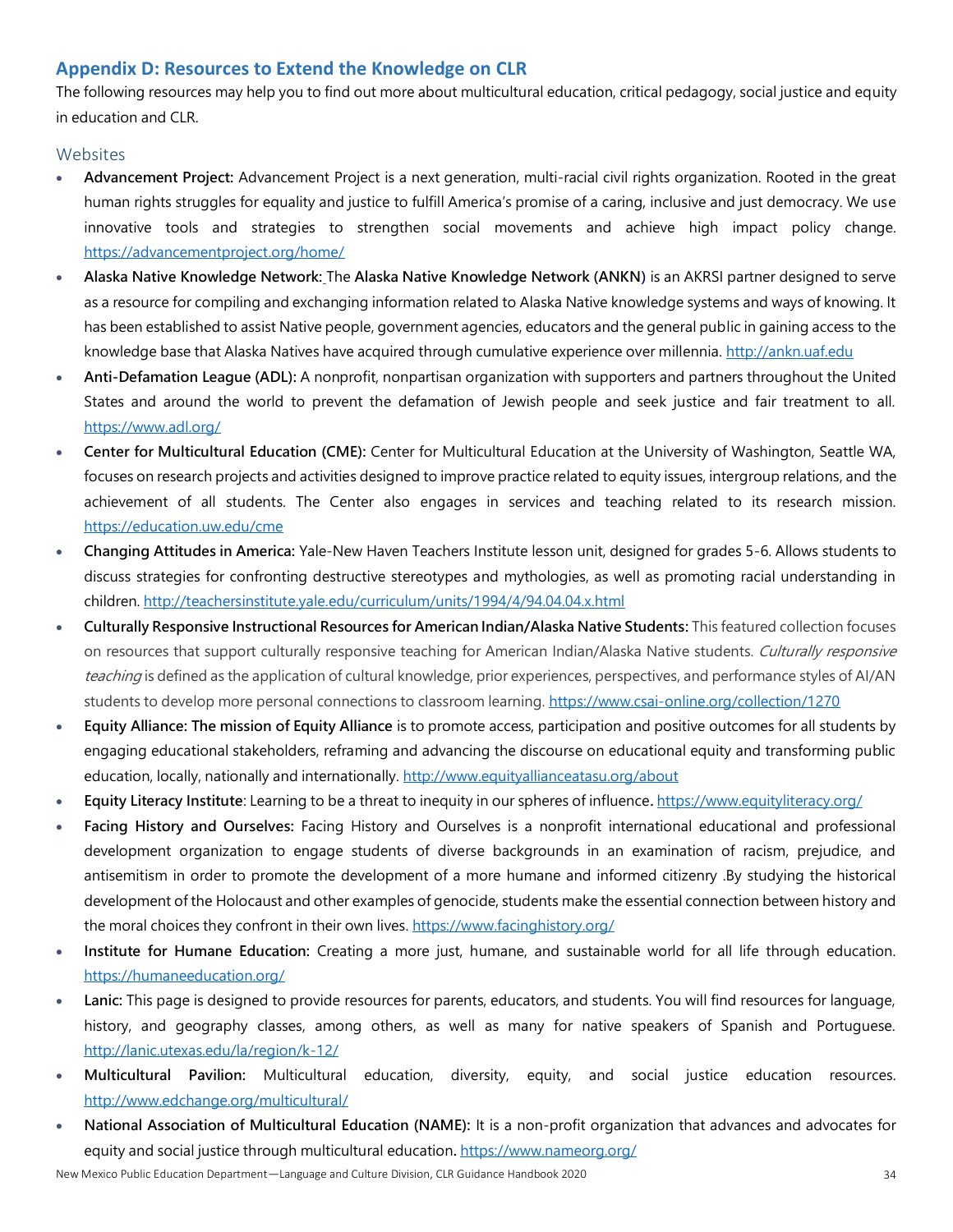- **New York Metropolitan Martin Luther King Jr. Center for Nonviolence (NYMLK):** New York Metropolitan Martin Luther King Jr. Center for Nonviolence is dedicated to the legacy of Dr. Martin Luther King, Jr. and his vision of a "Beloved Community" free of racism, violence and poverty. <http://www.nym.sunyeoc.org/>
- **Reach Center - Gary Howard:** A nationally-recognized non-profit organization, has positioned itself as one of the most respected establishments to provide cultural diversity services.<http://www.reachctr.org/>
- **Southern Poverty Law Center (SPLC):** The SPLC is dedicated to fighting hate and bigotry and to seeking justice for the most vulnerable members of the society. Using litigation, education, and other forms of advocacy, the SPLC works toward the day when the ideals of equal justice and equal opportunity will be a reality[. https://www.splcenter.org/](https://www.splcenter.org/)
- **Teaching Diverse Learners:** The Teaching Diverse Learners (TDL) Web site, is a resource dedicated to enhancing the capacity of teachers to work effectively and equitably with English language learners (ELLs). This Web site provides access to information -- publications, educational materials, and the work of experts in the field -- that promotes high achievement for ELLs[. https://www.brown.edu/academics/education-alliance/teaching-diverse-learners/](https://www.brown.edu/academics/education-alliance/teaching-diverse-learners/)
- **Teaching for Change**: Teaching for Change provides teachers and parents with the tools to create schools where students learn to read, write and change the world.<http://www.teachingforchange.org/>
- **Teaching Tolerance:** Teaching Tolerance provides free resources to educators—teachers, administrators, counselors and other practitioners—who work with children from kindergarten through high school[. https://www.tolerance.org/](https://www.tolerance.org/)
- **The Densho Project:** A grassroots organization dedicated to preserving, educating, and sharing the story of World War II-era incarceration of Japanese Americans in order to deepen understandings of American history and inspire action for equity**.**  <https://densho.org/>
- **The Education for Liberation Network:** It is a national coalition of teachers, community activists, researchers, youth and parents who believe a good education should teach people—particularly low-income youth and youth of color—how to understand and challenge the injustices their communities face.<http://www.edliberation.org/>
- **The Freire Project:** The Freire Project is dedicated to building an international critical community which works to promote social justice in a variety of cultural contexts to supporting activism and critical research in cultural, youth, community and media[. http://www.freireproject.org/about-the-freire-project/](http://www.freireproject.org/about-the-freire-project/)
- **The Hanover Approach to Educational Equity:** Hanover Research offers an integrated and customized approach to evaluating educational equity. The issue of educational equity and cultural responsiveness is unique to each K-12 organization, and Hanover's team of experts will recommend a tailored approach best suited for the individual organization. Hanover's unique year-long partnership model allows for each educational equity project to build off of the previous one, producing more actionable results and more detailed insights [https://www.hanoverresearch.com/wp](https://www.hanoverresearch.com/wp-content/uploads/2017/06/Equity-in-Education_Research-Brief_FINAL.pdf)[content/uploads/2017/06/Equity-in-Education\\_Research-Brief\\_FINAL.pdf](https://www.hanoverresearch.com/wp-content/uploads/2017/06/Equity-in-Education_Research-Brief_FINAL.pdf)
- **Understanding Prejudice:** The purpose of the site is to offer educational resources and information on prejudice, discrimination, multiculturalism, and diversity, with the ultimate goal of reducing the level of intolerance and bias in contemporary society.<http://www.understandingprejudice.org/>
- **Working to Improve Schools and Education (WISE):** The purpose of this website is to provide anyone interested in improving U.S. schools with valuable information and resources about important issues in education and teaching. <https://www.ithaca.edu/wise/>
- **Zinn Education Project**: The Zinn Education Project promotes and supports the teaching of people's history in classrooms across the country. For more than ten years, the Zinn Education Project has introduced students to a more accurate, complex, and engaging understanding of history than is found in traditional textbooks and curricula.<https://www.zinnedproject.org/>